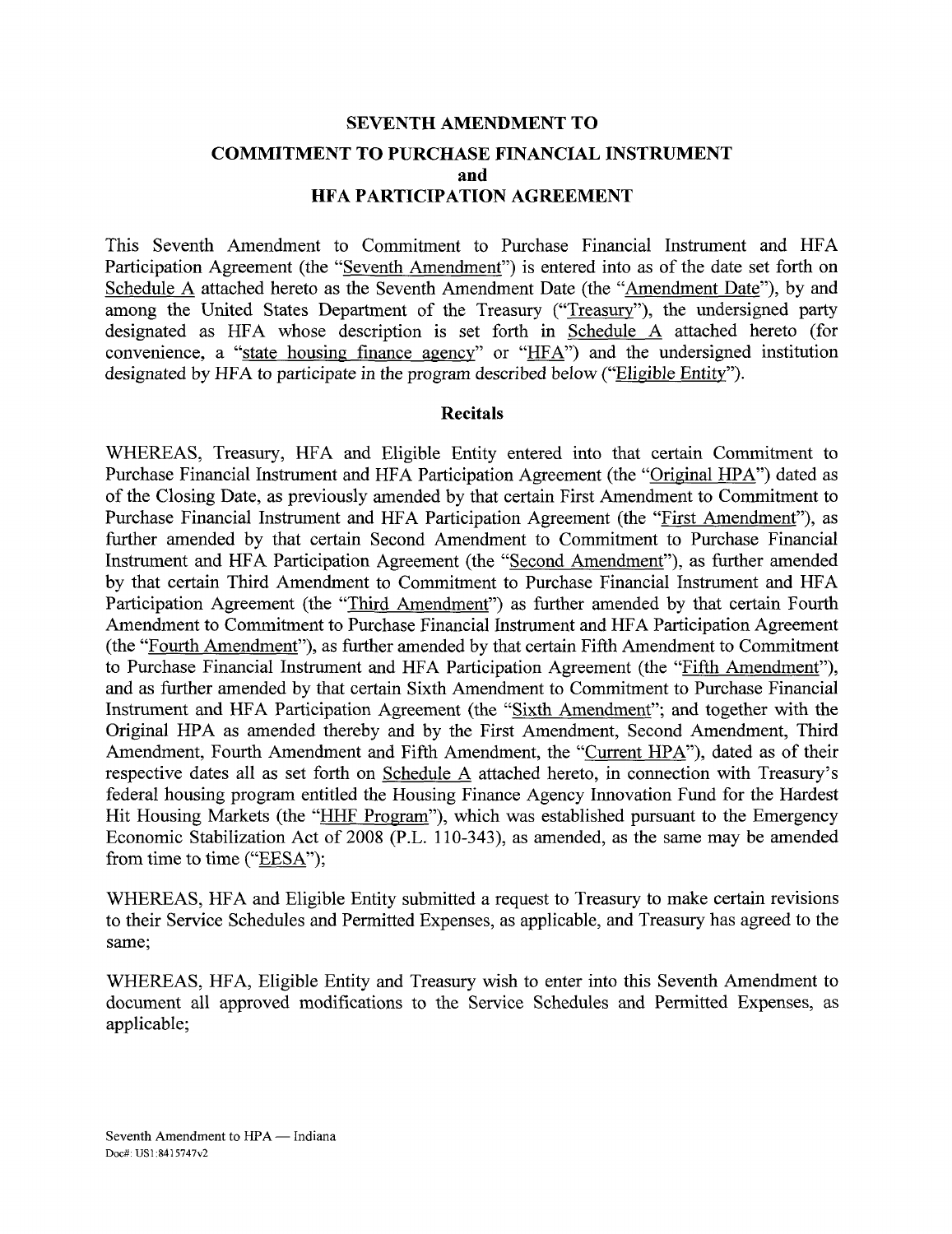Accordingly, in consideration of the representations, warranties, and mutual agreements set forth herein and for other good and valuable consideration, the receipt and sufficiency of which are hereby acknowledged, Treasury, HFA and Eligible Entity agree as follows.

#### **Agreement**

#### **1. Amendments**

A. Definitions. All references in the Current HPA to the "Agreement" shall mean the Current HPA, as further amended by this Seventh Amendment; and all references in the Current HPA to Schedules A or B shall mean the Schedules A or B attached to this Seventh Amendment. All references herein to the "HPA" shall mean the Current HPA, as further amended by this Seventh Amendment.

B. Schedule A. Schedule A attached to the Current HPA is hereby deleted in its entirety and replaced with Schedule A attached to this Seventh Amendment.

C. Schedule B. Schedule B attached to the Current HPA is hereby deleted in its entirety and replaced with Schedule B attached to this Seventh Amendment.

D. Schedule C. Schedule C attached to the Current HPA is hereby deleted in its entirety and replaced with Schedule C attached to this Seventh Amendment.

#### **2. Representations, Warranties and Covenants**

A. HFA and Eligible Entity. HFA and Eligible Entity, each for itself, make the following representations, warranties and covenants to Treasury and the truth and accuracy of such representations and warranties and compliance with and performance of such covenants are continuing obligations of HFA and Eligible Entity, each as to itself. In the event that any of the representations or warranties made herein cease to be true and correct or HFA or Eligible Entity breaches any of its covenants made herein, HFA or Eligible Entity, as the case may be, agrees to notify Treasury immediately and the same shall constitute an Event of Default under the HPA.

(1) HFA and Eligible Entity each hereby certifies, represents and warrants as of the date hereof that each of the representations and warranties of HFA or Eligible Entity, as applicable, contained in the HPA are true, correct, accurate and complete in all material respects as of the date hereof. All covenants of HFA or Eligible Entity, as applicable, contained in the HPA shall remain in full force and effect and neither HFA, nor Eligible Entity is in breach of any such covenant.

(2) Eligible Entity has the full corporate power and authority to enter into, execute, and deliver this Seventh Amendment and any other closing documentation delivered to Treasury in connection with this Seventh Amendment, and to perform its obligations hereunder and thereunder.

(3) HFA has the full legal power and authority to enter into, execute, and deliver this Seventh Amendment and any other closing documentation delivered to Treasury in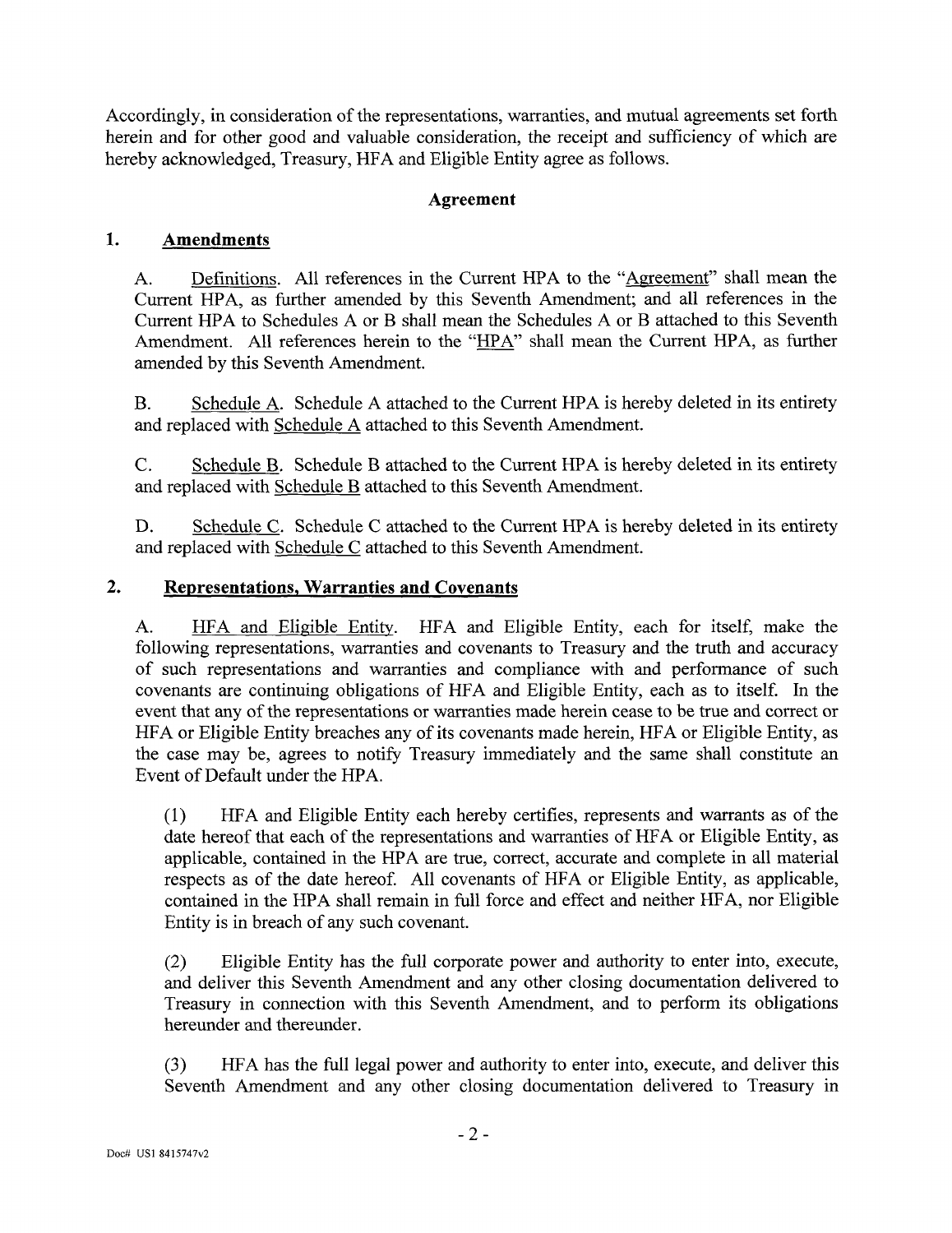connection with this Seventh Amendment, and to perform its obligations hereunder and thereunder.

#### $\overline{3}$ . **Miscellaneous**

A. The recitals set forth at the beginning of this Seventh Amendment are true and accurate and are incorporated herein by this reference.

B. Capitalized terms used but not defined herein shall have the meanings ascribed to them in the HPA.

C. Any provision of the HPA that is determined to be prohibited or unenforceable in any jurisdiction shall, as to such jurisdiction, be ineffective to the extent of such prohibition or unenforceability without invalidating the remaining provisions of the HPA, and no such prohibition or unenforceability in any jurisdiction shall invalidate such provision in any other jurisdiction.

D. This Seventh Amendment may be executed in two or more counterparts (and by different parties on separate counterparts), each of which shall be deemed an original, but all of which together shall constitute one and the same instrument. Facsimile or electronic copies of this Seventh Amendment shall be treated as originals for all purposes.

#### [SIGNATURE PAGE FOLLOWS; REMAINDER OF PAGE INTENTIONALLY LEFT BLANK]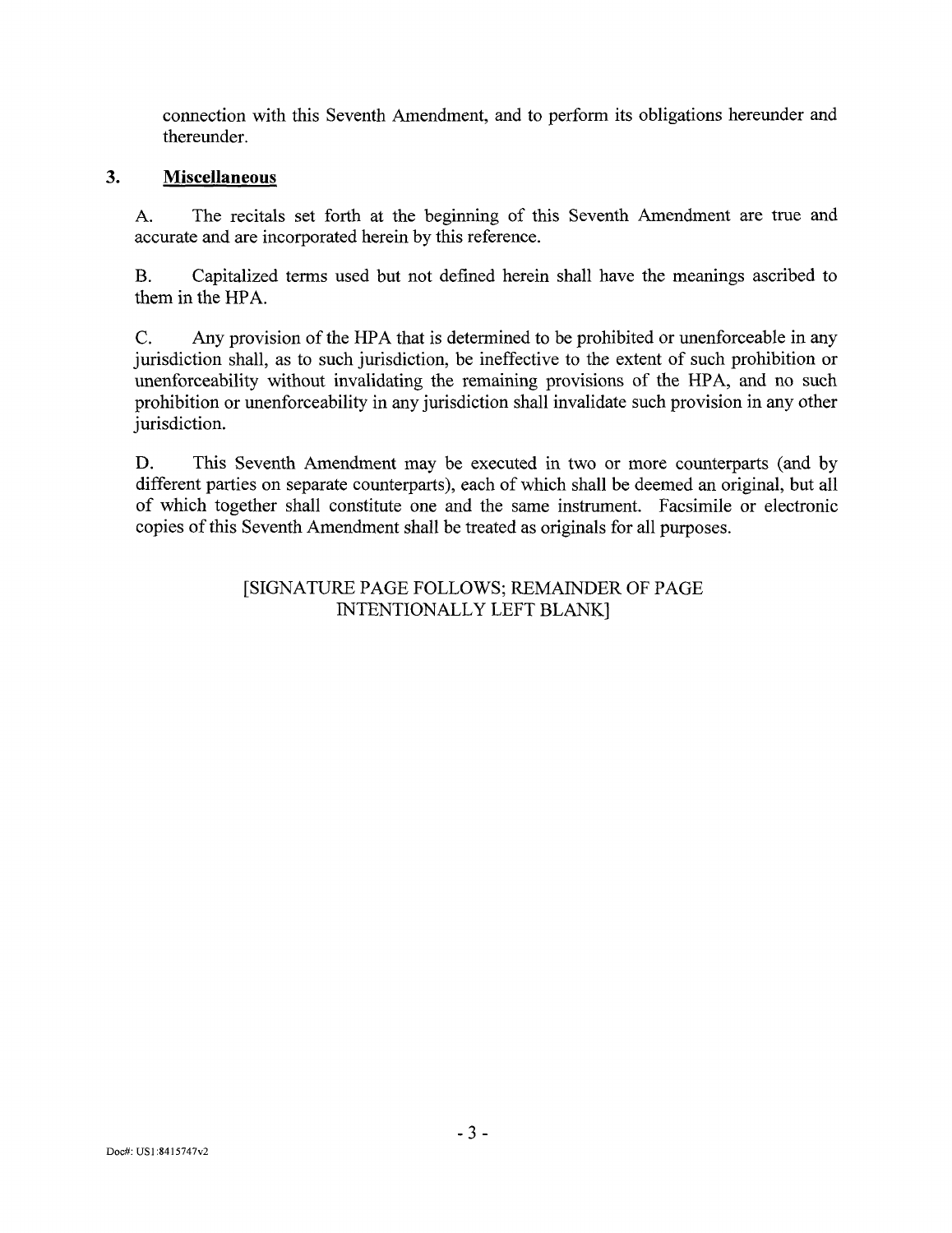**In Witness Whereof,** HFA, Eligible Entity and Treasury by their duly authorized officials hereby execute and deliver this Seventh Amendment to Commitment to Purchase Financial Instrument and HFA Participation Agreement as of the Amendment Date.

#### **HFA:** TREASURY:

INDIANA HOUSING AND COMMUNITY DEVELOPMENT AUTHORITY

UNITED STATES DEPARTMENT OF THE **TREASURY** 

By: <u>/s/ J. Jacob Sipe</u> Name: J. Jacob Sipe Title: Executive Director By:

Name: Timothy G. Massad Title: Assistant Secretary for Financial Stability

#### **ELIGIBLE ENTITY.**

INDIANA HOUSING AND COMMUNITY DEVELOPMENT AUTHORITY

By: /s/ J. Jacob Sipe Name: J. Jacob Sipe Title: Executive Director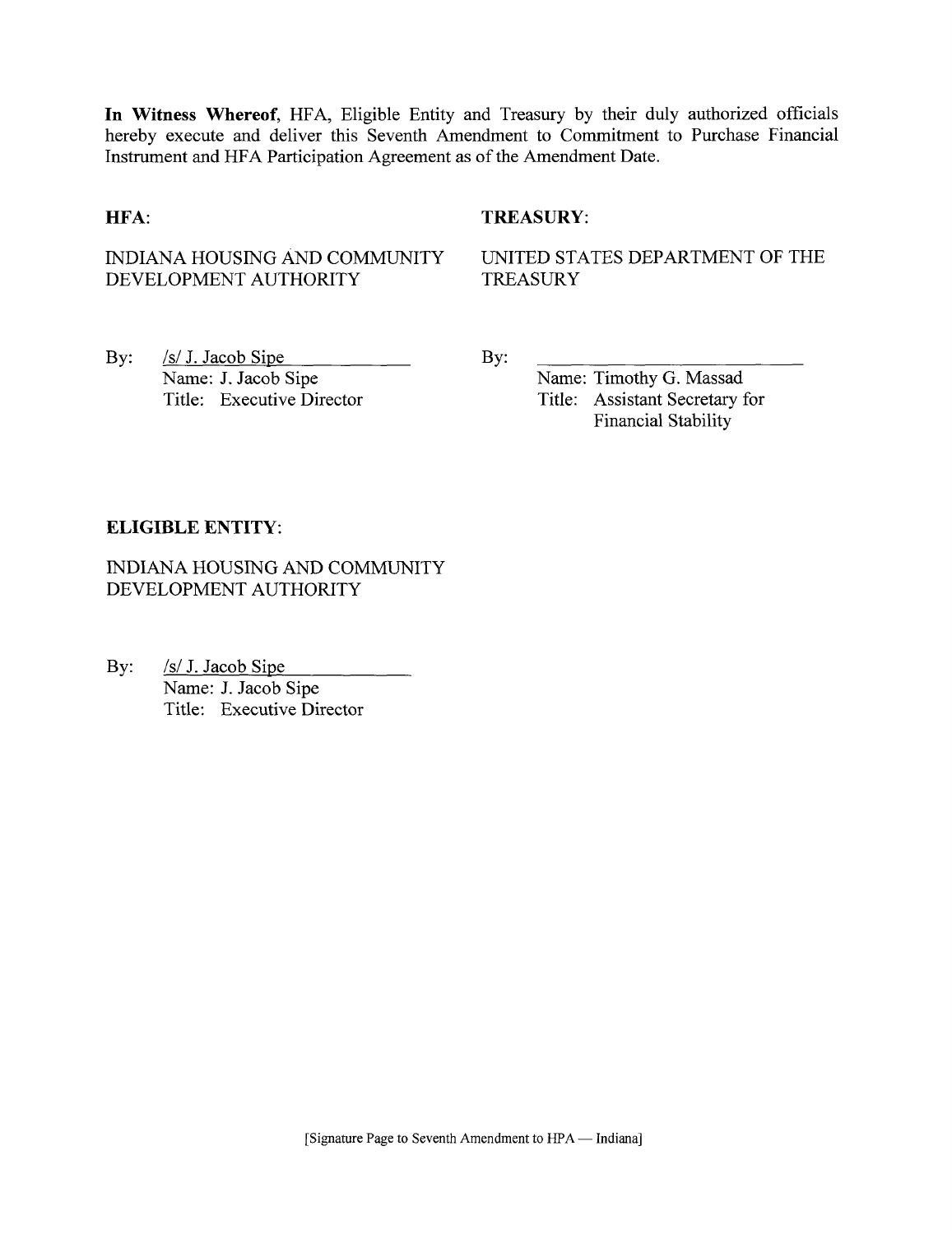**In Witness Whereof,** HFA, Eligible Entity and Treasury by their duly authorized officials hereby execute and deliver this Seventh Amendment to Commitment to Purchase Financial Instrument and HFA Participation Agreement as of the Amendment Date.

#### **HFA:** TREASURY:

INDIANA HOUSING AND COMMUNITY DEVELOPMENT AUTHORITY

UNITED STATES DEPARTMENT OF THE TREASURY

By:

Name: J. Jacob Sipe Title: Executive Director By:  $1$  (*KV*)

Name: Timothy G. Massad Title: Assistant Secretary for Financial Stability

#### **ELIGIBLE ENTITY:**

INDIANA HOUSING AND COMMUNITY DEVELOPMENT AUTHORITY

By:

Name: J. Jacob Sipe Title: Executive Director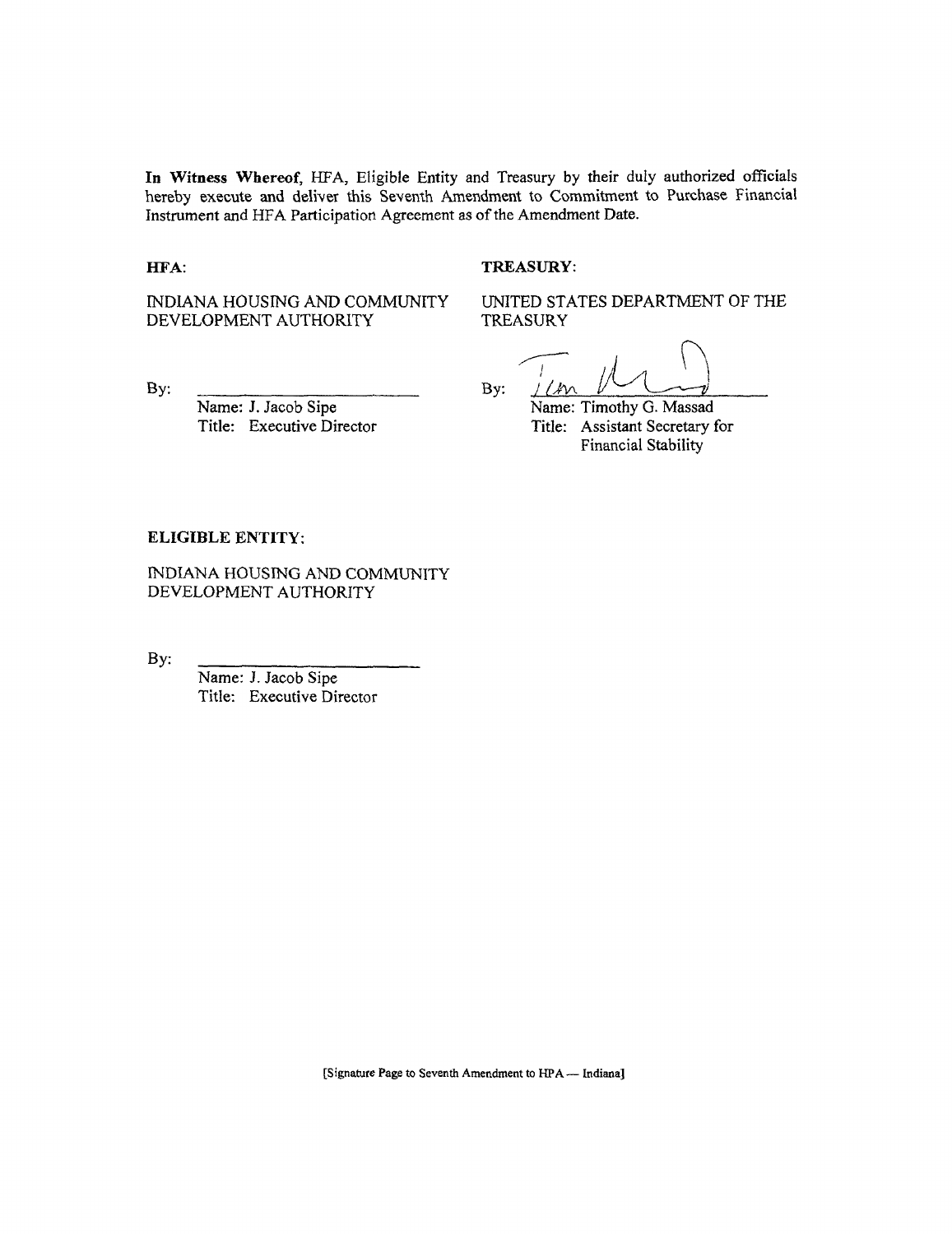# **EXHIBITS AND SCHEDULES**

Schedule A Basic Information<br>Schedule B Service Schedules

Schedule B Service Schedules<br>Schedule C Permitted Expense

Permitted Expenses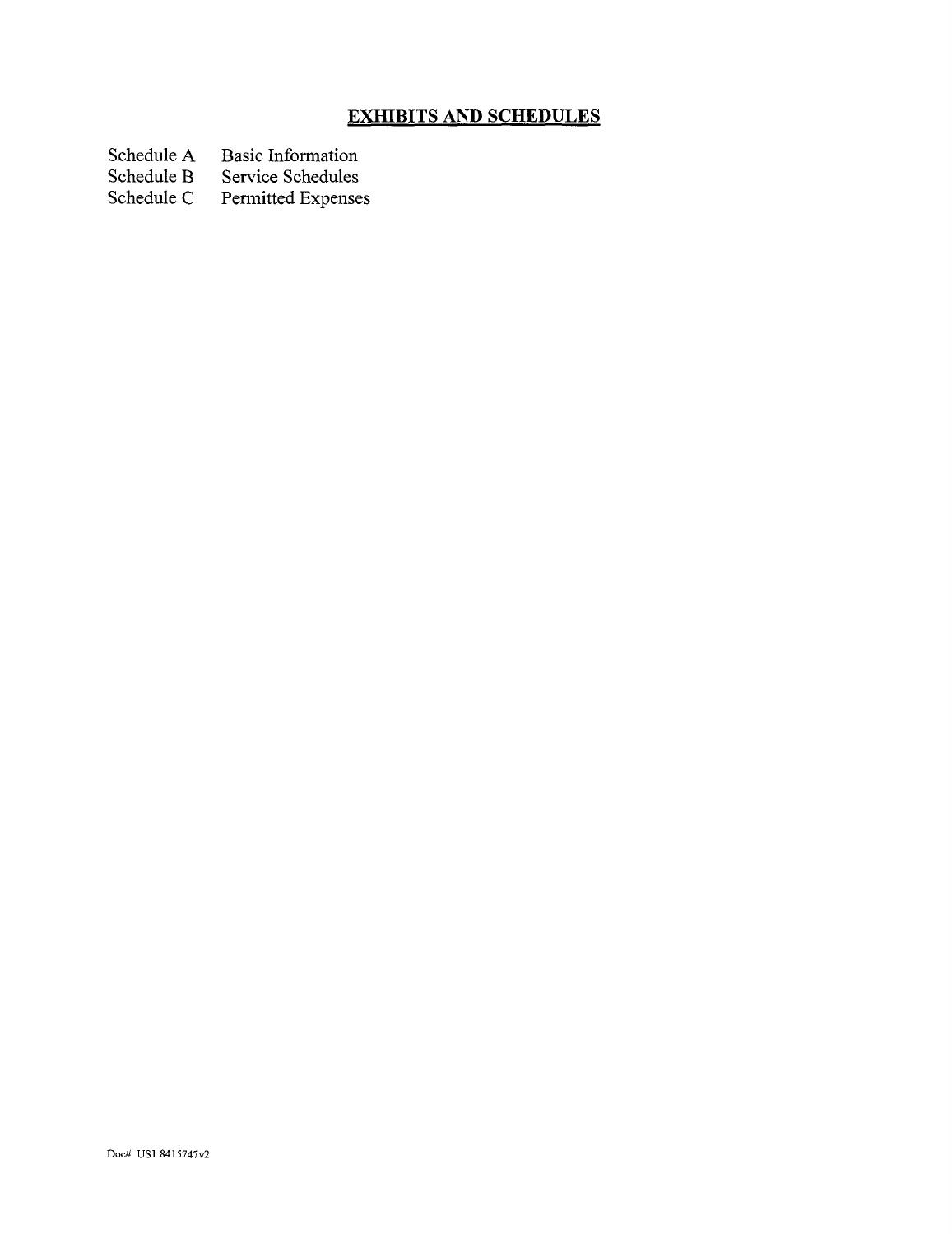#### **SCHEDULE A**

#### **BASIC INFORMATION**

| Eligible Entity Information:            |                                                                                            |
|-----------------------------------------|--------------------------------------------------------------------------------------------|
| Name of the Eligible Entity:            | Indiana Housing and Community<br>Development Authority <sup>1</sup>                        |
| Corporate or other organizational form: | body corporate and politic, established and<br>existing under Indiana Code 5-20-1 et. seq. |
| Jurisdiction of organization:           | Indiana                                                                                    |
| Notice Information:                     |                                                                                            |
|                                         |                                                                                            |
|                                         |                                                                                            |
| HFA Information:                        |                                                                                            |
| Name of HFA:                            | Indiana Housing and Community<br>Development Authority <sup>1</sup>                        |
| Organizational form:                    | body corporate and politic, established and<br>existing under Indiana Code 5-20-1 et. seq. |
| Date of Application:                    | September 1, 2010                                                                          |
| Date of Action Plan:                    | September 1, 2010                                                                          |

<sup>1</sup> References in the Agreement to the term "HFA" shall mean the Indiana Housing and Community Development Authority ("IHCDA") in its capacity as HFA as such term is used in the Agreement; and references in the Agreement to the term "Eligible Entity" shall mean IHCDA, in its capacity as Eligible Entity as such term is used in the Agreement.

Notwithstanding anything to the contrary in the Agreement, (A) for purposes of Section 4(G) thereof, (i) annual audited financial statements shall be due no later than one hundred eighty (180) days after the end of IHCDA's fiscal year, and (ii) quarterly financial statements shall be due no later than forty-five (45) days after the end of each quarter commencing with the first full quarter ending after the Effective Date; provided that for any quarter IHCDA does not prepare unaudited financial statements for its internal use, or to be sent to a third party, such quarterly unaudited financial statement shall not be required and instead IHCDA shall provide to Treasury, no later than fortyfive (45) days after the end of each quarter commencing with the first full quarter ending after the Effective Date, summary expenses by category [e.g., in-take partners, IHCDA specific expenses (e.g. salaries)], and last business day of the quarter's Depository Account bank statement, which information will allow Treasury to review and confirm the funds used for the Services and Permitted Expenses; (B) for purposes of Section 7 thereof, the powers and authority of IHCDA shall be governed by and construed in accordance with the laws of the State of Indiana; and (C) for the purposes of Sections  $2(C)(1)$  and  $6(A)(2)$  thereof, references to the term "instrumentality" shall mean "body corporate and politic".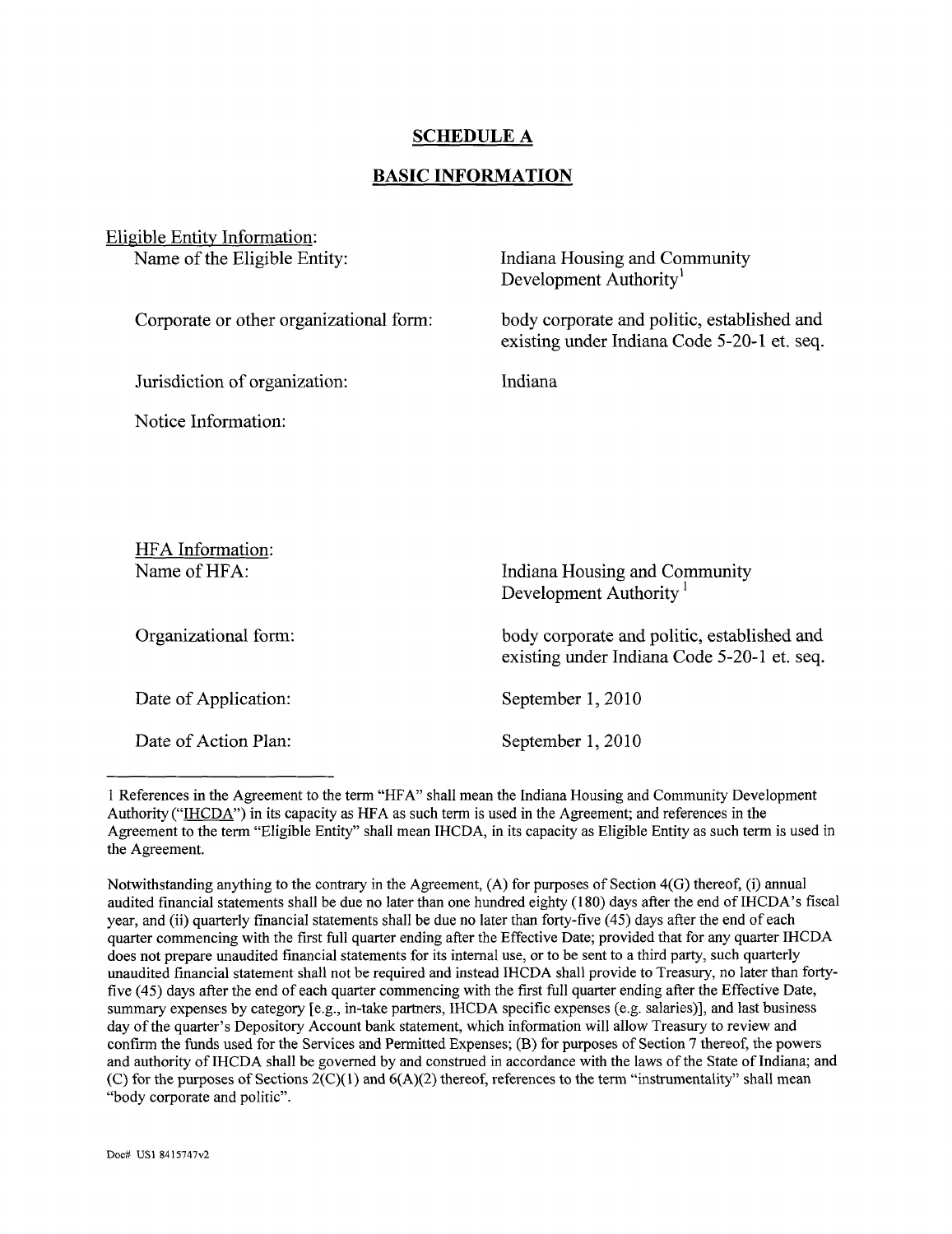| Notice Information:                                                          | Same as notice information for Eligible<br>Entity.                                                                                                              |
|------------------------------------------------------------------------------|-----------------------------------------------------------------------------------------------------------------------------------------------------------------|
| Program Participation Cap:                                                   | \$221,694,139.00                                                                                                                                                |
| Portion of Program Participation Cap<br>Representing Original HHF Funds:     | N/A                                                                                                                                                             |
| Portion of Program Participation Cap<br>Representing Unemployment HHF Funds: | \$82,762,859.00                                                                                                                                                 |
| Permitted Expenses:                                                          | \$30,313,760.00                                                                                                                                                 |
| Closing Date:                                                                | September 23, 2010                                                                                                                                              |
| <b>First Amendment Date:</b>                                                 | September 29, 2010                                                                                                                                              |
| Second Amendment Date:                                                       | March 9, 2011                                                                                                                                                   |
| Third Amendment Date:                                                        | September 28, 2011                                                                                                                                              |
| Fourth Amendment Date:                                                       | January 25, 2012                                                                                                                                                |
| <b>Fifth Amendment Date:</b>                                                 | July 17, 2012                                                                                                                                                   |
| <b>Sixth Amendment Date:</b>                                                 | September 28, 2012                                                                                                                                              |
| <b>Seventh Amendment Date:</b>                                               | March 8, 2013                                                                                                                                                   |
| Eligible Entity Depository Account Information:                              | See account information set forth in the<br>Depository Account Control Agreement<br>Eligible<br>between<br>Treasury and<br>Entity<br>regarding the HHF Program. |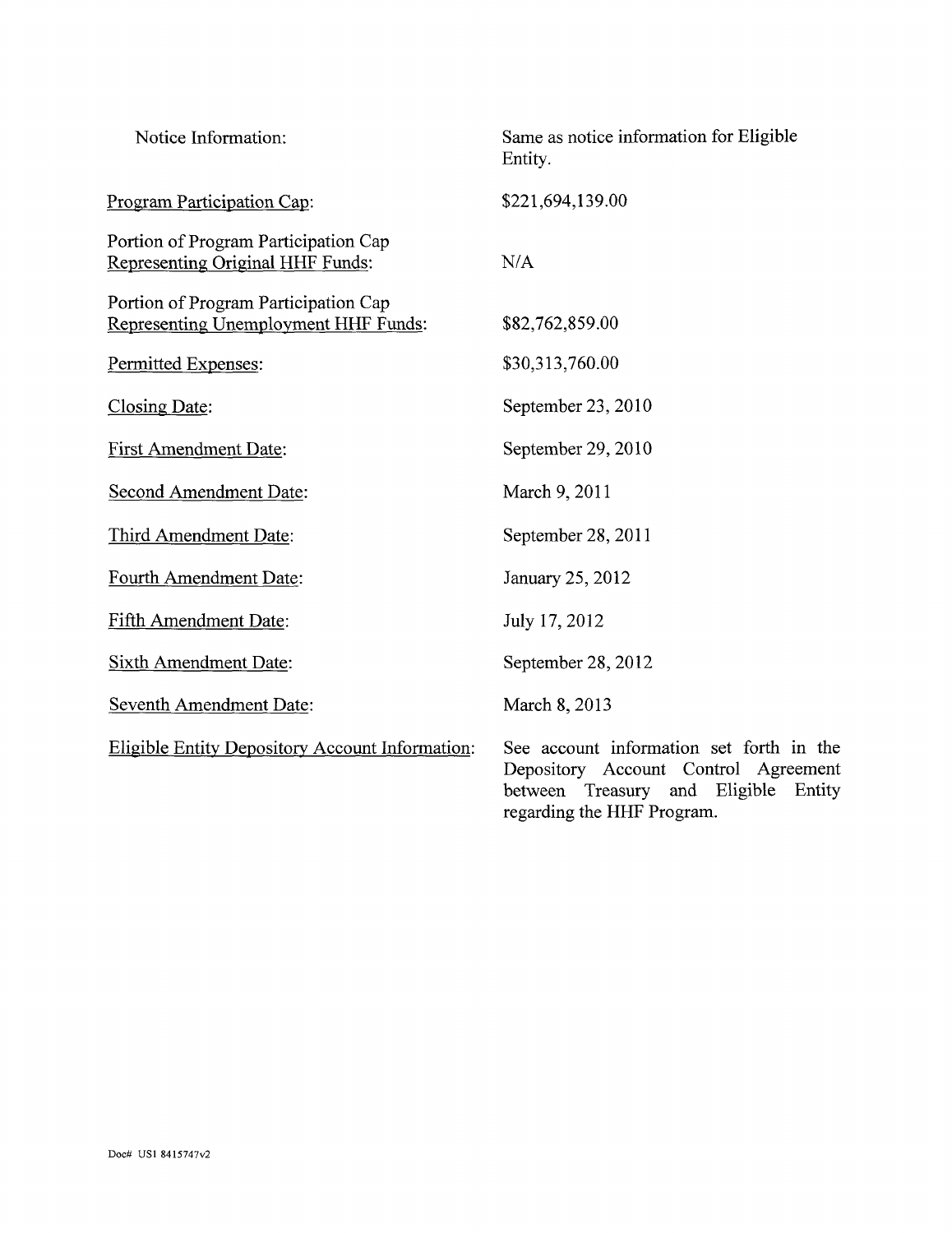#### SCHEDULE B

#### SERVICE SCHEDULES

The Service Schedules attached as Schedule B to the Current HPA are hereby deleted in their entirety and replaced with the attached Service Schedules (numbered sequentially as Service Schedule B-l, Service Schedule B-2, et. seq.), which collectively comprise Schedule B to the HPA.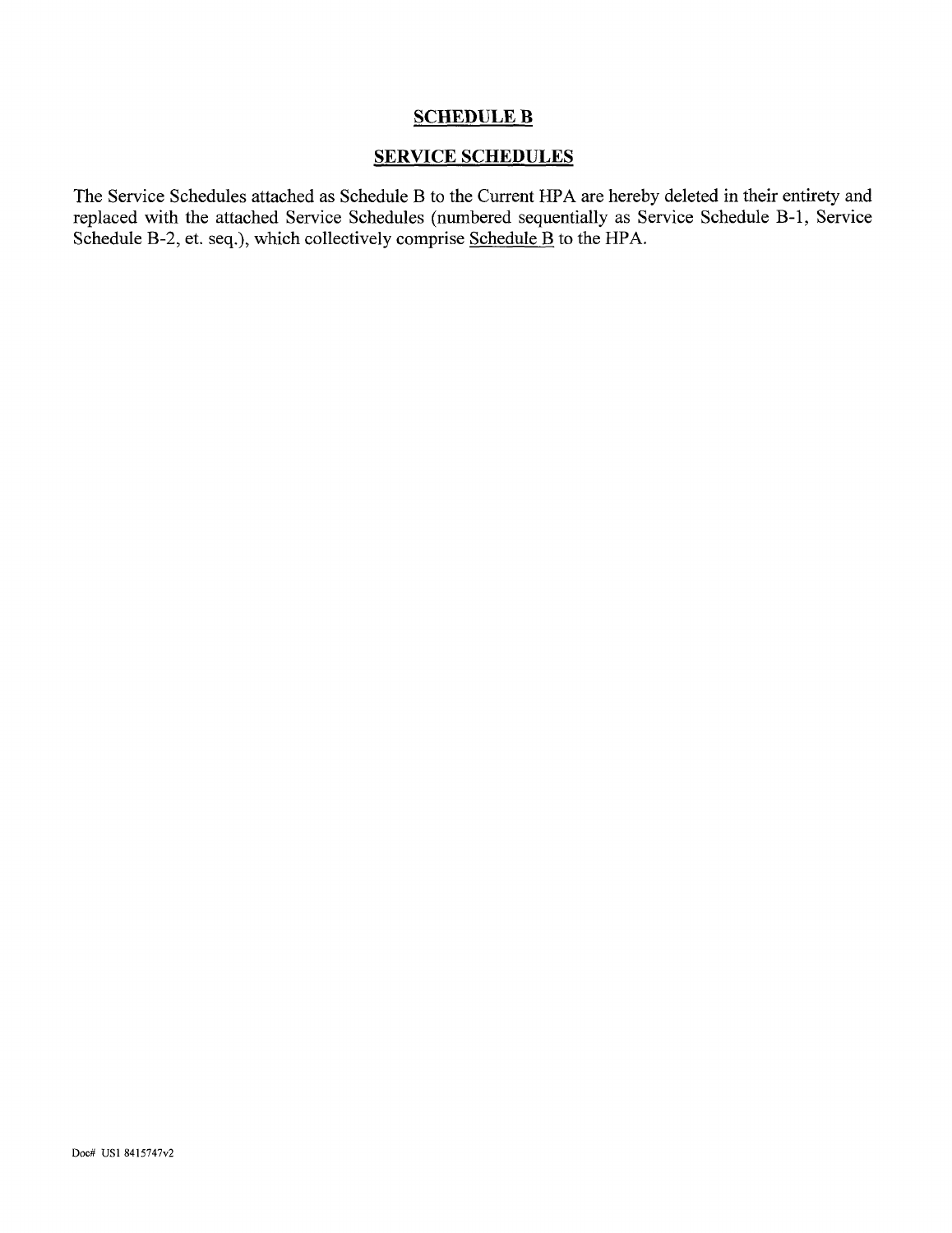## **SERVICE SCHEDULE B-l**

#### **Indiana Hardest Hit Fund Unemployment Bridge Program**

## **Summary Guidelines**

| 1) | Program<br><b>Overview</b> | Under Indiana's Hardest Hit Fund Unemployment Bridge Program<br>("UBP") the Indiana Housing and Community Development Authority<br>("IHCDA") offers qualifying individuals who are experiencing an<br>involuntary unemployment-related financial hardship, the following<br>assistance (up to the Maximum Household Assistance, defined below)<br>with respect to their primary mortgage payments: |
|----|----------------------------|----------------------------------------------------------------------------------------------------------------------------------------------------------------------------------------------------------------------------------------------------------------------------------------------------------------------------------------------------------------------------------------------------|
|    |                            | ("Multi-Benefit")<br>unemployed<br>Unemployed<br>1) For<br>homeowners<br>Borrowers"):<br>a) Funding at the outset of assistance to bring a delinquent mortgage<br>current ("Reinstatement Assistance"); and<br>b) Monthly assistance to cover their first mortgage payment and<br>related expenses while seeking new employment.                                                                   |
|    |                            | For homeowners who have accumulated a delinquency during a<br>2)<br>recent period of unemployment and have become re-employed, but<br>cannot bring their mortgages current with their current income ("Re-<br>employed Borrowers"), IHCDA will provide Reinstatement<br>Assistance provided the borrower's mortgage payment is affordable<br>with their post-unemployment income.                  |
|    |                            | 3) For unemployed homeowners who have accumulated a delinquency<br>during a recent (and continuing) period of unemployment<br>("Reinstatement Only Unemployed Borrowers"), IHCDA will provide<br>Reinstatement Assistance, provided the borrower's mortgage payment<br>is affordable with household income other than unemployment<br>assistance benefits.                                         |
|    |                            | All assistance is subject to approval of the homeowner's HHF Action<br>Plan, which is a plan relating solely to TARP-funded modification<br>programs that will be developed by a housing counseling agency and<br>approved by IHCDA.                                                                                                                                                               |
| 2) | <b>Program Goals</b>       | The goal of the UBP is to:                                                                                                                                                                                                                                                                                                                                                                         |
|    |                            | 1. Cover the PITI for eligible unemployed homeowners, allowing<br>them to: (a) secure re-employment in their occupation; or (b)<br>access training made available through the Indiana Department of<br>Workforce Development ("DWD") that will help them secure<br>employment in a new occupation; and<br>Re-employed<br>Reinstatement<br>For<br><b>Borrowers</b><br>Only<br>and<br>2.             |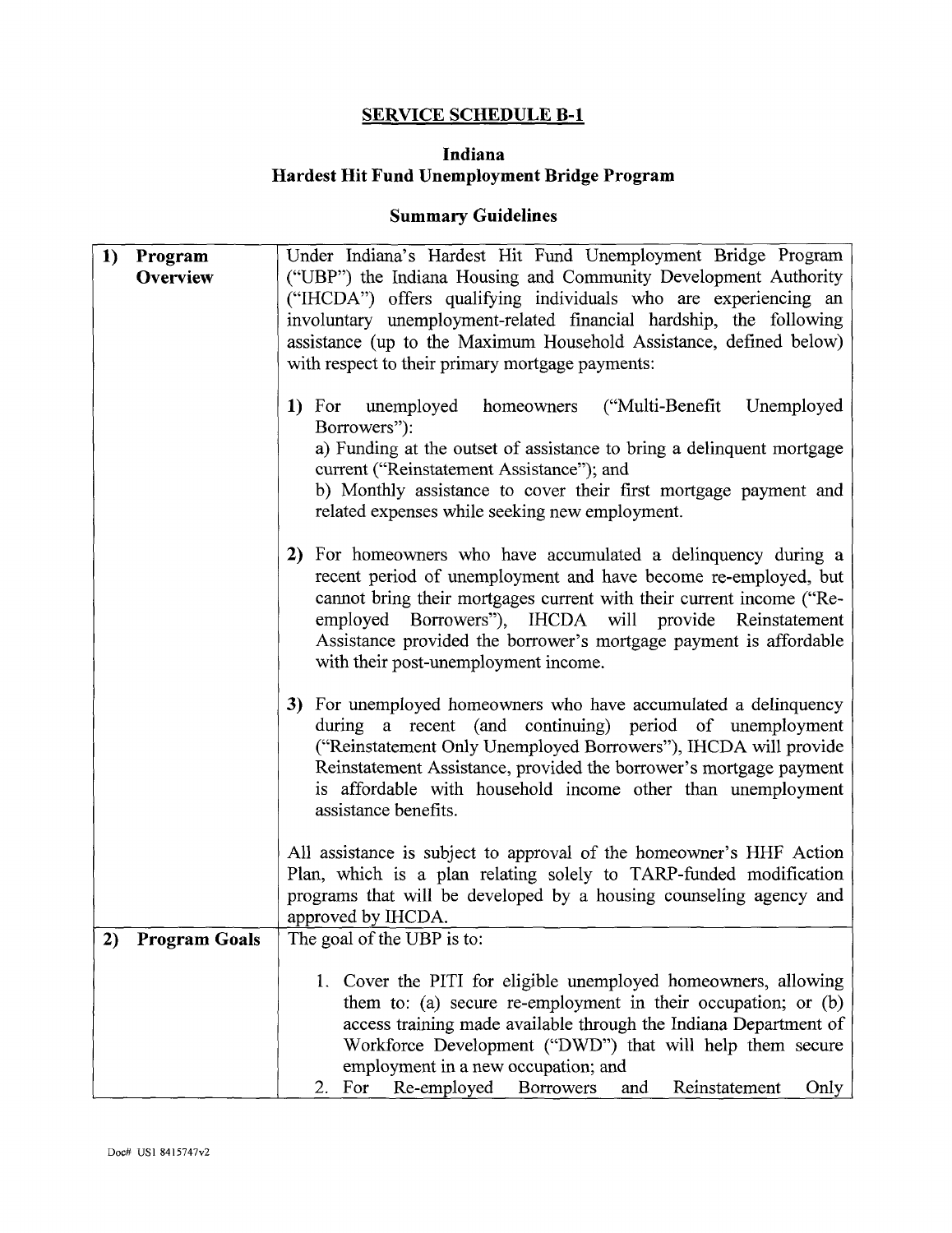|    |                                                                                          | Unemployed Borrowers, to mitigate the effects of recent<br>unemployment.                                                                                                                                                                                                                                                                                                                                                                                                                                                                                                                                                                                                                                                                                                                                                                                                                                                                                     |  |
|----|------------------------------------------------------------------------------------------|--------------------------------------------------------------------------------------------------------------------------------------------------------------------------------------------------------------------------------------------------------------------------------------------------------------------------------------------------------------------------------------------------------------------------------------------------------------------------------------------------------------------------------------------------------------------------------------------------------------------------------------------------------------------------------------------------------------------------------------------------------------------------------------------------------------------------------------------------------------------------------------------------------------------------------------------------------------|--|
| 3) | <b>Target</b>                                                                            | IHCDA's target population is low-to-moderate income homeowners in                                                                                                                                                                                                                                                                                                                                                                                                                                                                                                                                                                                                                                                                                                                                                                                                                                                                                            |  |
|    | <b>Population /</b><br><b>Areas</b>                                                      | any county in Indiana.                                                                                                                                                                                                                                                                                                                                                                                                                                                                                                                                                                                                                                                                                                                                                                                                                                                                                                                                       |  |
| 4) | Program<br><b>Allocation</b><br>(Excluding<br><b>Administrative</b><br><b>Expenses</b> ) | \$150,000,000.00                                                                                                                                                                                                                                                                                                                                                                                                                                                                                                                                                                                                                                                                                                                                                                                                                                                                                                                                             |  |
| 5) | <b>Borrower</b>                                                                          | With respect to all borrowers:                                                                                                                                                                                                                                                                                                                                                                                                                                                                                                                                                                                                                                                                                                                                                                                                                                                                                                                               |  |
|    | <b>Eligibility</b><br>Criteria                                                           | 1) Owning only one mortgaged home;<br>Submission of affidavit documenting an involuntary unemployment-<br>2)<br>related financial hardship that occurred on or after January 1, 2009.<br>Documentation supporting the application must show a correlation<br>3)<br>between the occurrence of the unemployment-related hardship and the<br>difficulty in sustaining the mortgage.<br>Priority of service will be extended to veterans and military personnel<br>4)<br>(active or reserve).                                                                                                                                                                                                                                                                                                                                                                                                                                                                    |  |
|    |                                                                                          | In addition:                                                                                                                                                                                                                                                                                                                                                                                                                                                                                                                                                                                                                                                                                                                                                                                                                                                                                                                                                 |  |
|    |                                                                                          | 5) With respect to Multi-Benefit Unemployed Borrowers only:<br>Currently unemployed from a job loss that occurred on or after<br>a)<br>January 1, 2009.<br>b) Monthly first mortgage PITI payment must be greater than 25% of<br>the borrower's gross monthly household income, excluding<br>unemployment insurance benefits ("Minimum Affordability<br>Threshold");<br>c) Must have sufficient funds available following Reinstatement<br>Assistance to allow IHCDA to make 6 monthly assistance<br>payments to servicer before reaching the Maximum Household<br>Assistance cap.<br>d) Current household income at or below 140% of AMI, adjusted for<br>borrower household size;<br>Must engage in approved job training, education, or structured<br>e)<br>volunteer work (as defined by IHCDA); and<br>Must complete a financial literacy educational course provided by<br>$\mathbf{f}$<br>IHCDA.<br>With respect to Re-employed Borrowers only:<br>6) |  |
|    |                                                                                          | a) Re-employed following unemployment that occurred on or after<br>January 1, 2009, as identified by hardship affidavit;<br>b) Qualify in all other respects for assistance;<br>c) Have post-unemployment household income that results in a                                                                                                                                                                                                                                                                                                                                                                                                                                                                                                                                                                                                                                                                                                                 |  |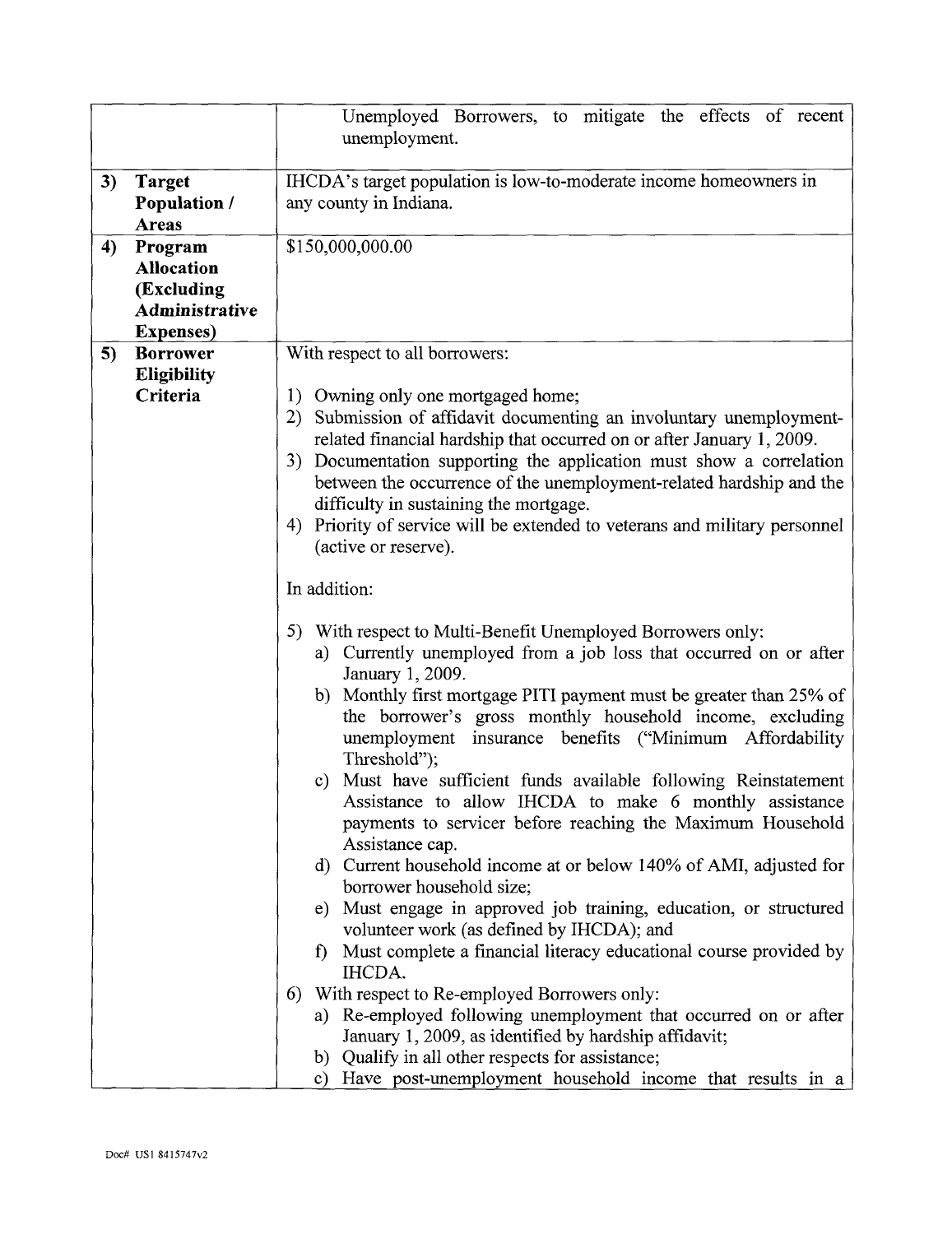|    |                                                          | maximum housing debt-to-income ratio of 31%;<br>Have an annual gross household income equal to or less than<br>d)<br>$$150,000;$ and<br>e) Do not have the means for, or otherwise qualify for, another<br>program providing mortgage reinstatement.<br>With respect to Reinstatement Only Unemployed Borrowers only:<br>7)<br>a) Currently unemployed from a job loss that occurred on or after<br>January 1, 2009, as identified by hardship affidavit.<br>b) Do not qualify for monthly assistance, but qualify in all other<br>respects for assistance;<br>c) Have household income, excluding unemployment insurance<br>benefits, that results in a maximum housing debt-to-income ratio<br>of 31%;<br>d) Have an annual gross household income equal to or less than |  |
|----|----------------------------------------------------------|----------------------------------------------------------------------------------------------------------------------------------------------------------------------------------------------------------------------------------------------------------------------------------------------------------------------------------------------------------------------------------------------------------------------------------------------------------------------------------------------------------------------------------------------------------------------------------------------------------------------------------------------------------------------------------------------------------------------------------------------------------------------------|--|
|    |                                                          | $$150,000$ ; and;<br>e) Do not have the means for, or otherwise qualify for, another<br>program providing mortgage reinstatement.                                                                                                                                                                                                                                                                                                                                                                                                                                                                                                                                                                                                                                          |  |
| 6) | <b>Property / Loan</b><br><b>Eligibility</b><br>Criteria | 1)<br>One-to-four-unit, owner-occupied primary residence or condominium<br>(attached or detached) located in Indiana. Manufactured or mobile<br>homes are eligible if on a foundation permanently affixed to real<br>estate owned by the borrower. Land contracts are not eligible.<br>The unpaid principal balance of the borrower's first-lien mortgage<br>2)<br>cannot exceed the conforming loan limit established by the Federal<br>Housing Finance Agency, as modified from time to time.                                                                                                                                                                                                                                                                            |  |
| 7) | Program<br><b>Exclusions</b>                             | Property is vacant, abandoned or condemned.<br>1)<br>Borrower has liquid assets sufficient to make 6 monthly PITI<br>2)<br>payments, excluding retirement accounts.<br>Home equity line of credit loans.<br>3)                                                                                                                                                                                                                                                                                                                                                                                                                                                                                                                                                             |  |
| 8) | <b>Structure of</b><br>Assistance                        | All assistance is structured as a forgivable, non-recourse, non-amortizing<br>loan, secured by a junior lien on the property. The loan has a term of ten<br>$(10)$ years and is forgiven at a rate of 20% per year in years six $(6)$<br>through ten (10) of the loan term. If the borrower sells the property<br>before the forgiveness period expires, all net sale proceeds up to the full<br>principal balance outstanding will be due and payable to IHCDA. All<br>funds returned to the UBP may be recycled until December 31, 2017;<br>thereafter, they must be returned to Treasury.                                                                                                                                                                               |  |
| 9) | <b>Per Household</b>                                     | Total assistance per household ("Maximum Household Assistance") is not                                                                                                                                                                                                                                                                                                                                                                                                                                                                                                                                                                                                                                                                                                     |  |
|    | Assistance                                               | to exceed \$30,000.                                                                                                                                                                                                                                                                                                                                                                                                                                                                                                                                                                                                                                                                                                                                                        |  |
|    | 10) Duration of<br>Assistance                            | For currently unemployed borrowers, up to the borrowers' Maximum<br>Household Assistance, twenty-four $(24)$ months, or three $(3)$ months after<br>re-employment, whichever comes first.                                                                                                                                                                                                                                                                                                                                                                                                                                                                                                                                                                                  |  |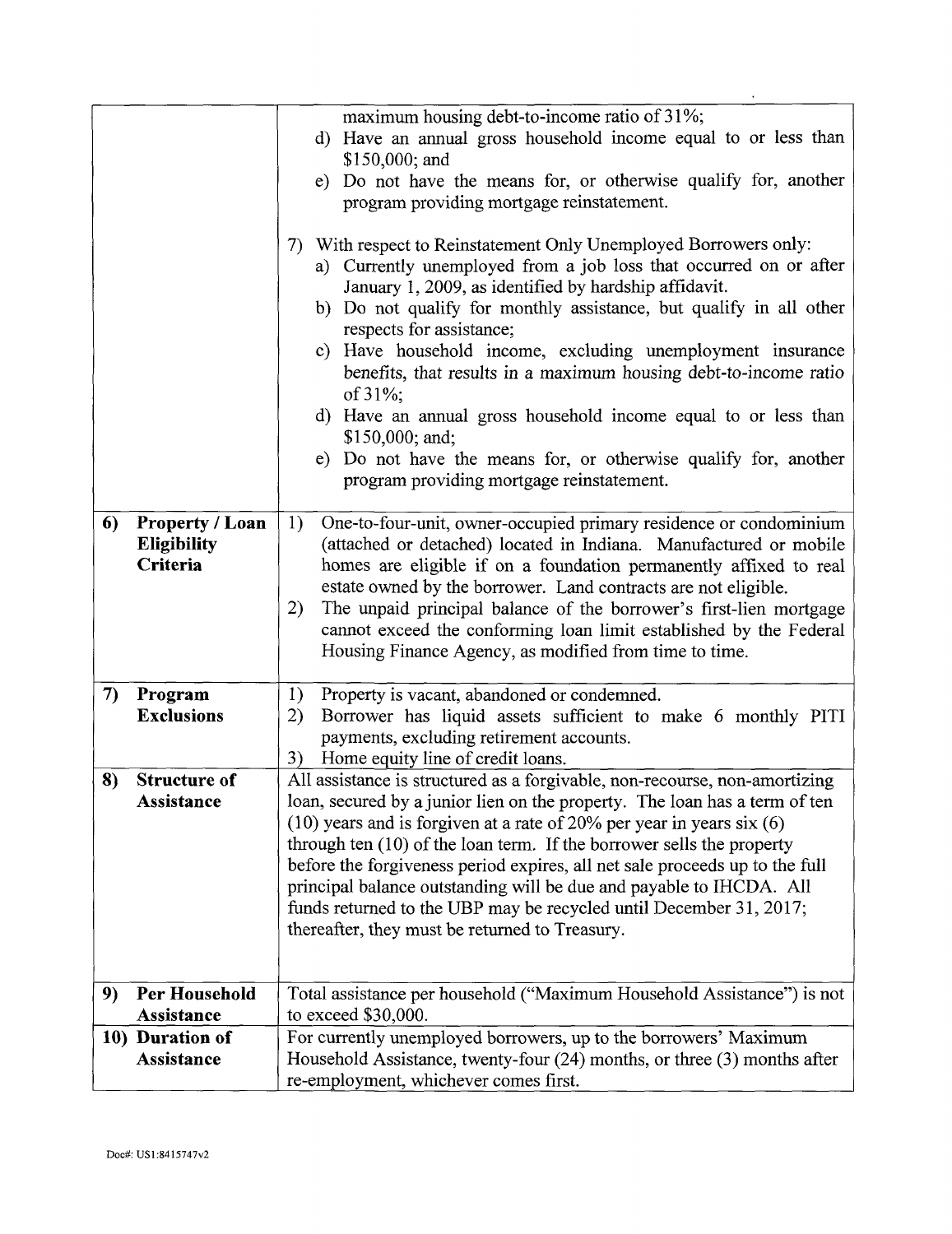|               |                         | For Re-employed Borrowers, assistance is a one-time payment to the            |
|---------------|-------------------------|-------------------------------------------------------------------------------|
|               |                         | lender/servicer.                                                              |
| 11) Estimated |                         | IHCDA estimates that approximately 8,000 households will receive              |
|               | Number of               | assistance, inclusive of payments to clear delinquencies and assistance       |
|               | Participating           | after re-employment.                                                          |
|               | Households              |                                                                               |
| 12) Program   |                         | IHCDA initially launched the HHF program on May 5, 2011. IHCDA                |
|               | Inception /             | anticipates that the program will last for approximately five (5) years after |
|               | <b>Duration</b>         | the date of launch.                                                           |
| 13) Program   |                         | Borrowers may receive more than one type of Hardest Hit Fund                  |
|               | <b>Interaction with</b> | assistance through IHCDA (excluding Transition Assistance, as defined         |
|               | Other                   | in Service Schedule B-3, Indiana Hardest Hit Fund Transition Assistance       |
|               | Programs (e.g.          | Program), however the total amount of assistance provided may not             |
|               | other HFA               | exceed \$30,000.                                                              |
|               | programs)               |                                                                               |
| 14) Program   |                         | Borrowers will be pre-screened for HAMP, HAFA and HAMP-UP and                 |
|               | <b>Interactions</b>     | programs offered by lenders. HHF funds can be utilized before or after        |
|               | with HAMP               | assistance from HAMP-UP.                                                      |
| 15) Program   |                         | No leveraging from banks and servicers is required. IHCDA enters into         |
|               | Leverage                | participation agreements with servicers interested in participating in the    |
|               |                         | UBP that sets forth IHCDA's expectations for servicers.                       |
|               | 16) Qualify as an       | $\boxtimes$ Yes<br>$\square$ No                                               |
|               | Unemployment            |                                                                               |
|               | Program                 |                                                                               |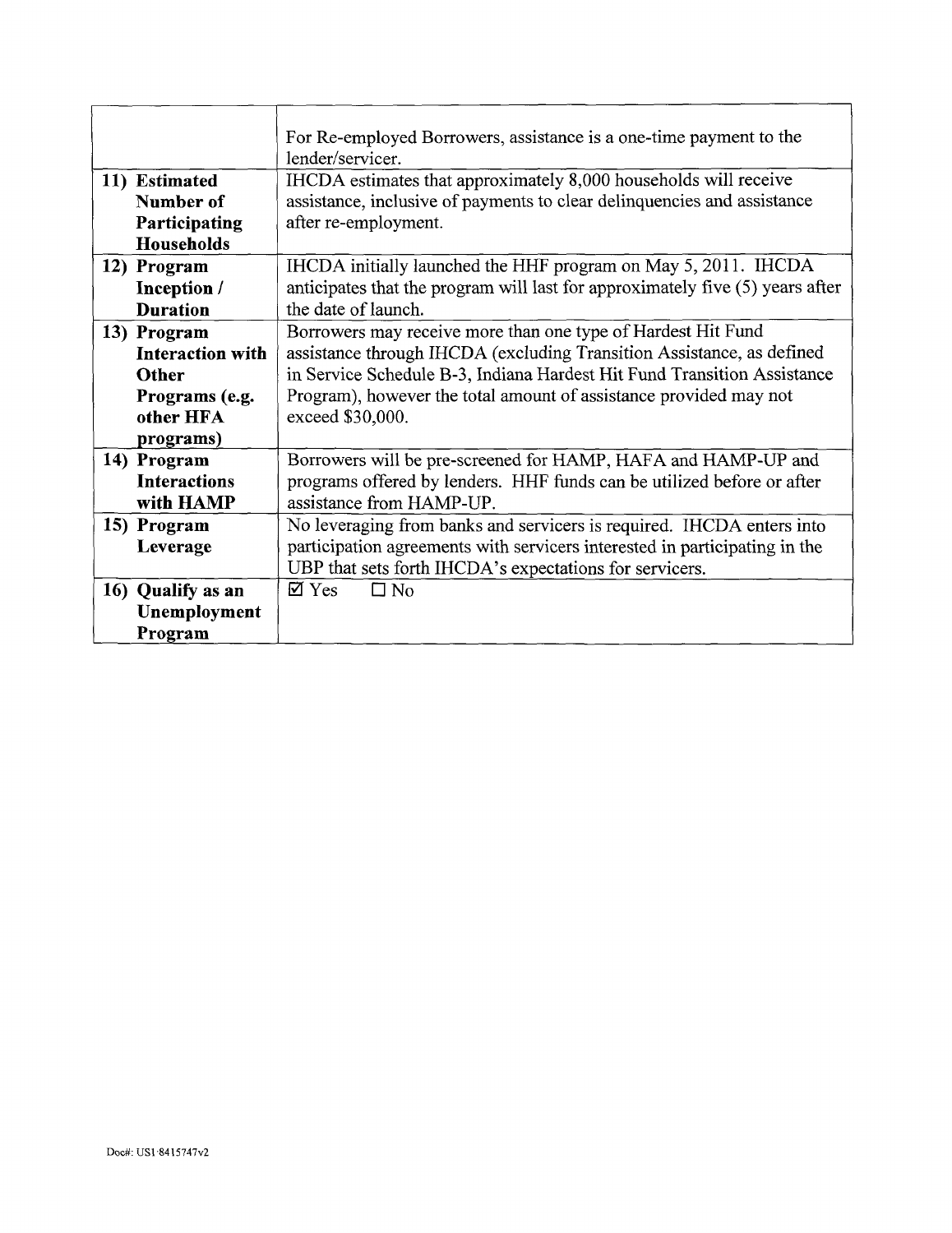#### **SERVICE SCHEDULE B-2**

#### **Indiana Hardest Hit Fund Recast/Modification Program**

## **Summary Guidelines**

| 1) | Program              | Under Indiana's Hardest Hit Fund Recast/Modification Program ("RMP")                                                                                                                                                                                                                                                                                                                                                                                                                                                                                                                                                                                                                                                                                                                                                                                                                                                                                                                                                            |
|----|----------------------|---------------------------------------------------------------------------------------------------------------------------------------------------------------------------------------------------------------------------------------------------------------------------------------------------------------------------------------------------------------------------------------------------------------------------------------------------------------------------------------------------------------------------------------------------------------------------------------------------------------------------------------------------------------------------------------------------------------------------------------------------------------------------------------------------------------------------------------------------------------------------------------------------------------------------------------------------------------------------------------------------------------------------------|
|    | Overview             | the Indiana Housing and Community Development Authority ("IHCDA")                                                                                                                                                                                                                                                                                                                                                                                                                                                                                                                                                                                                                                                                                                                                                                                                                                                                                                                                                               |
|    |                      | offers qualifying individuals who are experiencing financial hardship due                                                                                                                                                                                                                                                                                                                                                                                                                                                                                                                                                                                                                                                                                                                                                                                                                                                                                                                                                       |
|    |                      | to involuntary loss or reduction in income, significant medical expenses,                                                                                                                                                                                                                                                                                                                                                                                                                                                                                                                                                                                                                                                                                                                                                                                                                                                                                                                                                       |
|    |                      | military hardship, or death of a household member, the following                                                                                                                                                                                                                                                                                                                                                                                                                                                                                                                                                                                                                                                                                                                                                                                                                                                                                                                                                                |
|    |                      | assistance (up to the Maximum Household Assistance, defined below)                                                                                                                                                                                                                                                                                                                                                                                                                                                                                                                                                                                                                                                                                                                                                                                                                                                                                                                                                              |
|    |                      | with respect to their primary mortgage payments:                                                                                                                                                                                                                                                                                                                                                                                                                                                                                                                                                                                                                                                                                                                                                                                                                                                                                                                                                                                |
|    |                      | For homeowners whose lender/servicer elects to participate and who<br>1)<br>can no longer afford their mortgage payment due to an involuntary<br>and substantial reduction in employment income ("underemployment<br>hardship"); substantial reduction in household income due to death of<br>a household member ("death hardship"); significant medical expenses<br>("medical hardship"); or military hardship ("military hardship"),<br>IHCDA will provide a first mortgage principal balance payment to<br>facilitate a recast/re-amortization by the servicer that results in an<br>affordable monthly payment ("Recast Borrowers"). If necessary,<br>Reinstatement Assistance (as defined in Service Schedule B-1,<br>Indiana Hardest Hit Fund Unemployment Bridge Program) may be<br>combined with the principal balance payment, provided that sufficient<br>funds remain within the Maximum Household Assistance amount,<br>following reinstatement to achieve an affordable payment through<br>recast/re-amortization. |
|    |                      | For certain homeowners whose lender/servicer elects to participate,<br>2)<br>IHCDA will provide Reinstatement Assistance in conjunction with a<br>permanent mortgage loan modification by the servicer ("Modification<br>Borrowers"). Upon acceptance by the servicer, homeowners whose<br>delinquency is above the amount of the Maximum Household<br>Assistance may still qualify for such loan modification. HHF funds<br>may be utilized for principal reduction, if necessary to facilitate a<br>modification.                                                                                                                                                                                                                                                                                                                                                                                                                                                                                                             |
|    |                      | All assistance is subject to approval of the homeowner's HHF Action<br>Plan, which is a plan relating solely to TARP-funded modification<br>programs that will be developed by a housing counseling agency and<br>approved by IHCDA.                                                                                                                                                                                                                                                                                                                                                                                                                                                                                                                                                                                                                                                                                                                                                                                            |
| 2) | <b>Program Goals</b> | The goal of the RMP is to reduce the homeowner's monthly first                                                                                                                                                                                                                                                                                                                                                                                                                                                                                                                                                                                                                                                                                                                                                                                                                                                                                                                                                                  |
|    |                      | mortgage payment to an affordable level, allowing long-term                                                                                                                                                                                                                                                                                                                                                                                                                                                                                                                                                                                                                                                                                                                                                                                                                                                                                                                                                                     |
|    |                      | sustainability of the mortgage.                                                                                                                                                                                                                                                                                                                                                                                                                                                                                                                                                                                                                                                                                                                                                                                                                                                                                                                                                                                                 |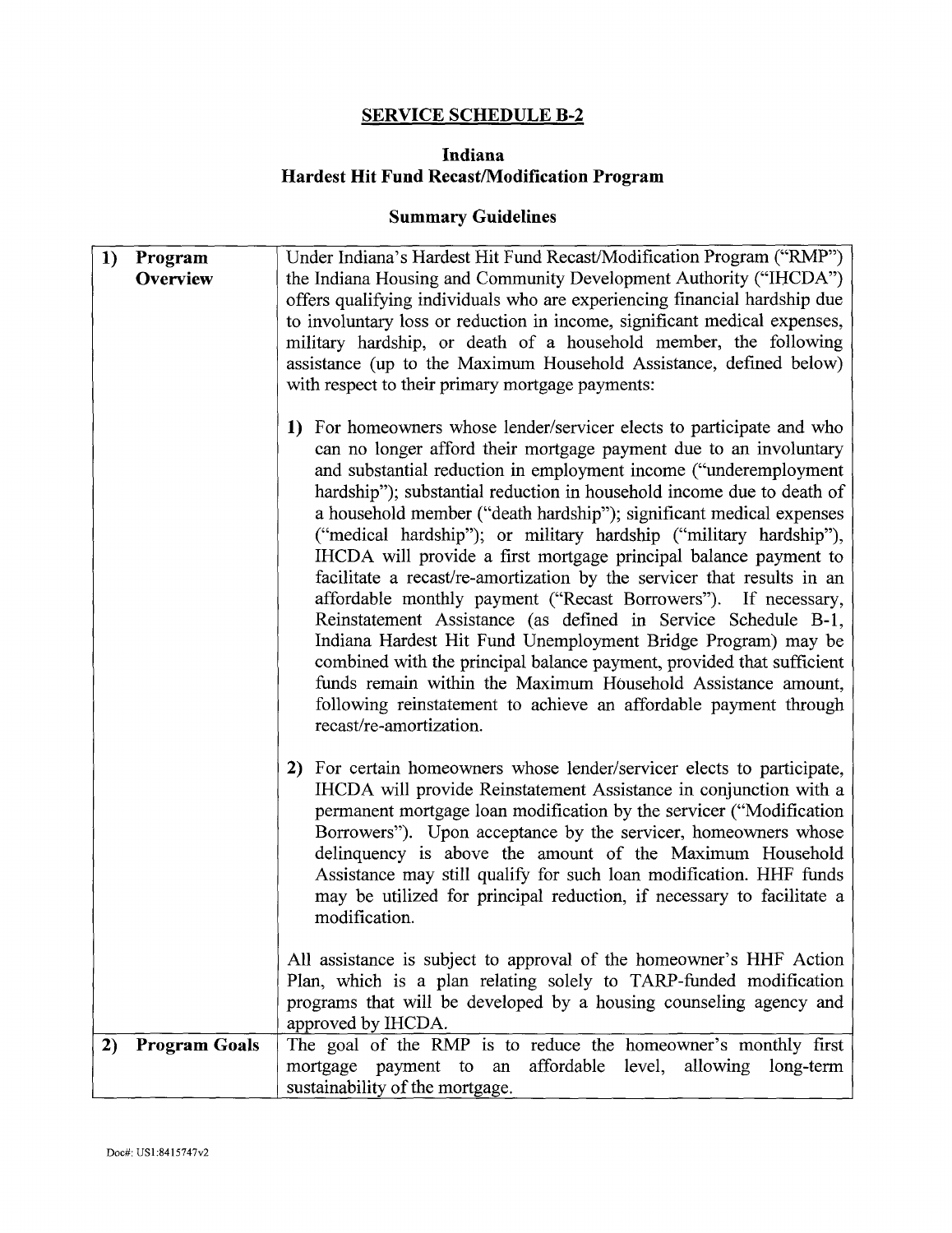| 3)<br>IHCDA's target population is low-to-moderate income homeowners in<br><b>Target</b><br><b>Population</b> /<br>any county in Indiana.<br><b>Areas</b><br>\$40,000,000.00<br>4)<br>Program<br><b>Allocation</b><br>(Excluding<br>Administrative<br><b>Expenses</b> )<br>With respect to all borrowers:<br>5)<br><b>Borrower</b><br><b>Eligibility</b><br>Criteria<br>Owning only one mortgaged home;<br>1)<br>Current household income at or below 140% of AMI, adjusted for<br>2)<br>borrower household size;<br>Submission of affidavit documenting involuntary hardship which<br>3) |  |  |
|-------------------------------------------------------------------------------------------------------------------------------------------------------------------------------------------------------------------------------------------------------------------------------------------------------------------------------------------------------------------------------------------------------------------------------------------------------------------------------------------------------------------------------------------------------------------------------------------|--|--|
|                                                                                                                                                                                                                                                                                                                                                                                                                                                                                                                                                                                           |  |  |
|                                                                                                                                                                                                                                                                                                                                                                                                                                                                                                                                                                                           |  |  |
|                                                                                                                                                                                                                                                                                                                                                                                                                                                                                                                                                                                           |  |  |
|                                                                                                                                                                                                                                                                                                                                                                                                                                                                                                                                                                                           |  |  |
|                                                                                                                                                                                                                                                                                                                                                                                                                                                                                                                                                                                           |  |  |
|                                                                                                                                                                                                                                                                                                                                                                                                                                                                                                                                                                                           |  |  |
|                                                                                                                                                                                                                                                                                                                                                                                                                                                                                                                                                                                           |  |  |
|                                                                                                                                                                                                                                                                                                                                                                                                                                                                                                                                                                                           |  |  |
|                                                                                                                                                                                                                                                                                                                                                                                                                                                                                                                                                                                           |  |  |
|                                                                                                                                                                                                                                                                                                                                                                                                                                                                                                                                                                                           |  |  |
|                                                                                                                                                                                                                                                                                                                                                                                                                                                                                                                                                                                           |  |  |
|                                                                                                                                                                                                                                                                                                                                                                                                                                                                                                                                                                                           |  |  |
|                                                                                                                                                                                                                                                                                                                                                                                                                                                                                                                                                                                           |  |  |
|                                                                                                                                                                                                                                                                                                                                                                                                                                                                                                                                                                                           |  |  |
|                                                                                                                                                                                                                                                                                                                                                                                                                                                                                                                                                                                           |  |  |
|                                                                                                                                                                                                                                                                                                                                                                                                                                                                                                                                                                                           |  |  |
| occurred on or after January 1, 2009.                                                                                                                                                                                                                                                                                                                                                                                                                                                                                                                                                     |  |  |
| 4) Documentation supporting the application must show a correlation                                                                                                                                                                                                                                                                                                                                                                                                                                                                                                                       |  |  |
| between the occurrence of the hardship and the difficulty in sustaining                                                                                                                                                                                                                                                                                                                                                                                                                                                                                                                   |  |  |
| the mortgage.                                                                                                                                                                                                                                                                                                                                                                                                                                                                                                                                                                             |  |  |
| Priority of service will be extended to veterans and military personnel<br>5)                                                                                                                                                                                                                                                                                                                                                                                                                                                                                                             |  |  |
| (active or reserve).                                                                                                                                                                                                                                                                                                                                                                                                                                                                                                                                                                      |  |  |
|                                                                                                                                                                                                                                                                                                                                                                                                                                                                                                                                                                                           |  |  |
|                                                                                                                                                                                                                                                                                                                                                                                                                                                                                                                                                                                           |  |  |
| In addition:                                                                                                                                                                                                                                                                                                                                                                                                                                                                                                                                                                              |  |  |
|                                                                                                                                                                                                                                                                                                                                                                                                                                                                                                                                                                                           |  |  |
| With respect to Recast Borrowers only:<br>6)                                                                                                                                                                                                                                                                                                                                                                                                                                                                                                                                              |  |  |
| Qualifying hardship must have occurred on or after January 1,<br>a)                                                                                                                                                                                                                                                                                                                                                                                                                                                                                                                       |  |  |
| 2009.                                                                                                                                                                                                                                                                                                                                                                                                                                                                                                                                                                                     |  |  |
| b) To qualify with an underemployment hardship or death hardship, a                                                                                                                                                                                                                                                                                                                                                                                                                                                                                                                       |  |  |
| minimum involuntary reduction in household income of 15%. If                                                                                                                                                                                                                                                                                                                                                                                                                                                                                                                              |  |  |
|                                                                                                                                                                                                                                                                                                                                                                                                                                                                                                                                                                                           |  |  |
| self-employed, a minimum 20% involuntary reduction in gross                                                                                                                                                                                                                                                                                                                                                                                                                                                                                                                               |  |  |
| receipts.                                                                                                                                                                                                                                                                                                                                                                                                                                                                                                                                                                                 |  |  |
| To qualify with a medical hardship, expenses must be related to<br>$\mathbf{c}$ )                                                                                                                                                                                                                                                                                                                                                                                                                                                                                                         |  |  |
| non-elective medical procedures or emergencies, and must be                                                                                                                                                                                                                                                                                                                                                                                                                                                                                                                               |  |  |
| greater than or equal to 15% of household income (20% of gross                                                                                                                                                                                                                                                                                                                                                                                                                                                                                                                            |  |  |
| receipts if self-employed).                                                                                                                                                                                                                                                                                                                                                                                                                                                                                                                                                               |  |  |
|                                                                                                                                                                                                                                                                                                                                                                                                                                                                                                                                                                                           |  |  |
| d) To qualify for a military hardship: (1) have served on active duty                                                                                                                                                                                                                                                                                                                                                                                                                                                                                                                     |  |  |
| and been released because of a service-connected illness or injury                                                                                                                                                                                                                                                                                                                                                                                                                                                                                                                        |  |  |
| or (2) any individual who was in the National Guard or Reserves                                                                                                                                                                                                                                                                                                                                                                                                                                                                                                                           |  |  |
| and was called to active duty during a war or in a campaign or                                                                                                                                                                                                                                                                                                                                                                                                                                                                                                                            |  |  |
| expedition for which a campaign badge is authorized.                                                                                                                                                                                                                                                                                                                                                                                                                                                                                                                                      |  |  |
| e) Maximum post-recast housing debt-to-income ratio of 31%                                                                                                                                                                                                                                                                                                                                                                                                                                                                                                                                |  |  |
|                                                                                                                                                                                                                                                                                                                                                                                                                                                                                                                                                                                           |  |  |
| Eligibility for recast/re-amortization will be determined by<br>$\hat{D}$                                                                                                                                                                                                                                                                                                                                                                                                                                                                                                                 |  |  |
| IHCDA.                                                                                                                                                                                                                                                                                                                                                                                                                                                                                                                                                                                    |  |  |
|                                                                                                                                                                                                                                                                                                                                                                                                                                                                                                                                                                                           |  |  |
| With Respect to Modification Borrowers only:<br>7)                                                                                                                                                                                                                                                                                                                                                                                                                                                                                                                                        |  |  |
| a) Hardship, as identified by a hardship affidavit, which occurred on                                                                                                                                                                                                                                                                                                                                                                                                                                                                                                                     |  |  |
| or after January 1, 2009, due to involuntary loss or reduction in                                                                                                                                                                                                                                                                                                                                                                                                                                                                                                                         |  |  |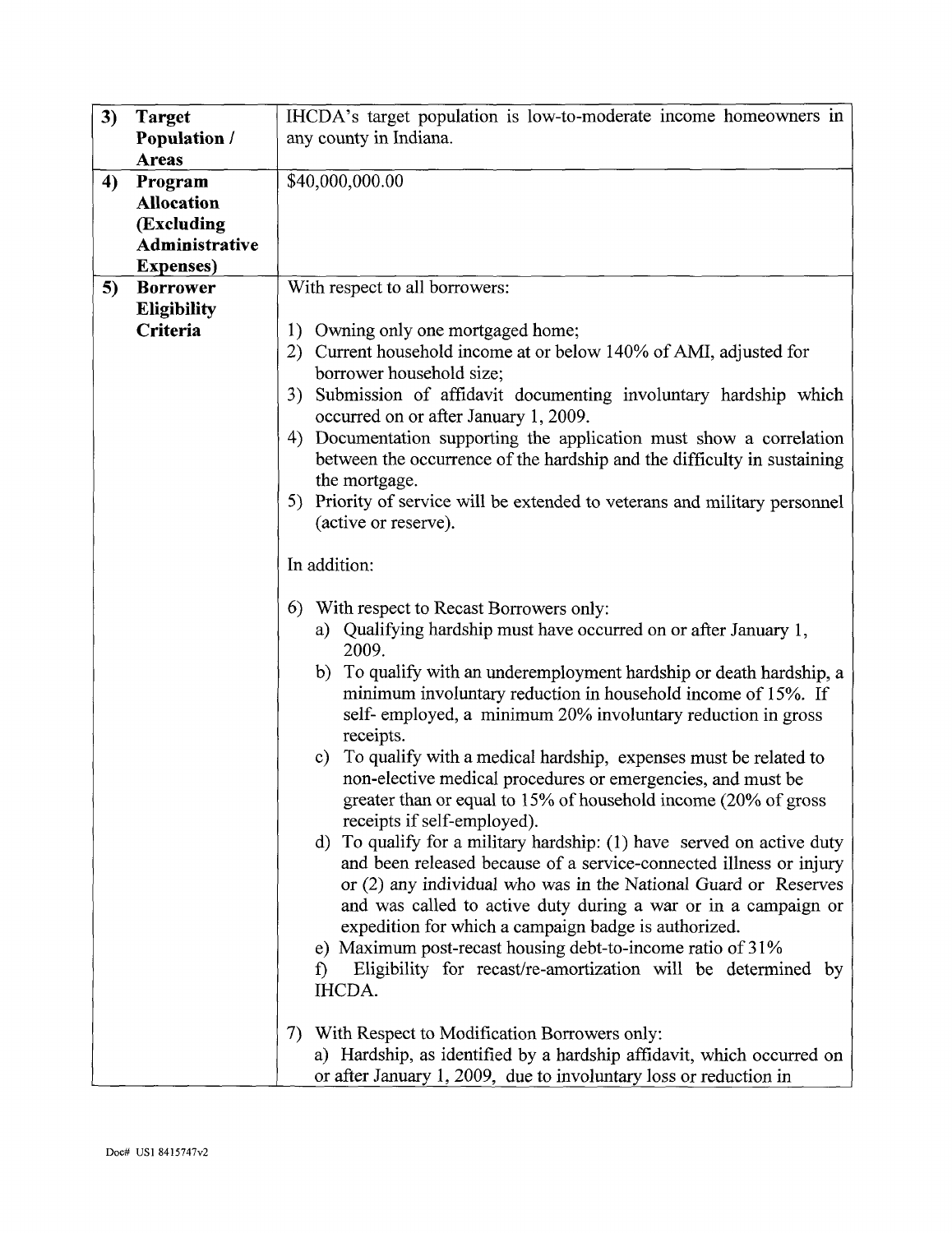|    |                             | income, significant medical expenses, military hardship, or death                             |
|----|-----------------------------|-----------------------------------------------------------------------------------------------|
|    |                             | of a household member.                                                                        |
|    |                             | Eligibility for loan modification will be determined by the<br>b)                             |
|    |                             | mortgage servicer.                                                                            |
| 6) | <b>Property / Loan</b>      | One-to-four-unit, owner-occupied primary residence or condominium<br>1)                       |
|    | <b>Eligibility</b>          | (attached or detached) located in Indiana. Manufactured or mobile                             |
|    | Criteria                    | homes are eligible if on a foundation permanently affixed to real                             |
|    |                             | estate owned by the borrower. Land contracts are not eligible.                                |
|    |                             | The unpaid principal balance of the borrower's first-lien mortgage<br>2)                      |
|    |                             | cannot exceed the conforming loan limit established by the Federal                            |
|    |                             | Housing Finance Agency, as modified from time to time.                                        |
| 7) | Program                     | Property is vacant, abandoned or condemned.<br>1)                                             |
|    | <b>Exclusions</b>           | Borrower has liquid assets sufficient to make 6 monthly PITI<br>2)                            |
|    |                             | payments, excluding retirement accounts.                                                      |
|    |                             | 3) Home equity line of credit loans.                                                          |
| 8) | <b>Structure of</b>         | All assistance is structured as a forgivable, non-recourse, non-amortizing                    |
|    | <b>Assistance</b>           | loan, secured by a junior lien on the property. The loan has a term of ten                    |
|    |                             | $(10)$ years and is forgiven at a rate of 20% per year in years six $(6)$                     |
|    |                             | through ten (10) of the loan term. If the borrower sells the property                         |
|    |                             | before the forgiveness period expires, all net sale proceeds up to the full                   |
|    |                             | principal balance outstanding will be due and payable to IHCDA. All                           |
|    |                             | funds returned to the RMP may be recycled until December 31, 2017;                            |
|    |                             | thereafter, they must be returned to Treasury.                                                |
| 9) | Per Household<br>Assistance | Total assistance per household ("Maximum Household Assistance") is not<br>to exceed \$30,000. |
|    | 10) Duration of             | Assistance under RMP is a one-time payment to the mortgage                                    |
|    | Assistance                  | lender/servicer.                                                                              |
|    | 11) Estimated               | IHCDA estimates that approximately 2,000 households will receive RMP                          |
|    | Number of                   | assistance.                                                                                   |
|    | Participating               |                                                                                               |
|    | Households                  |                                                                                               |
|    | 12) Program                 | IHCDA initially launched the HHF program on May 5, 2011. IHCDA                                |
|    | Inception /                 | anticipates that the program will last for approximately five (5) years after                 |
|    | <b>Duration</b>             | the date of launch.                                                                           |
|    | 13) Program                 | Borrowers may receive more than one type of Hardest Hit Fund                                  |
|    | <b>Interaction with</b>     | assistance through IHCDA (excluding assistance through the Transition                         |
|    | Other                       | Assistance Program, as defined in Service Schedule B-3, Indiana Hardest                       |
|    | Programs (e.g.              | Hit Fund Transition Assistance Program), however the total amount of                          |
|    | other HFA                   | assistance provided to any individual household may not exceed \$30,000.                      |
|    | programs)                   |                                                                                               |
|    | 14) Program                 | Borrowers will be pre-screened for HAMP, HAFA and HAMP-UP and                                 |
|    | <b>Interactions</b>         | programs offered by lenders. HHF funds can be utilized before or after                        |
|    | with HAMP                   | assistance from HAMP-UP.                                                                      |
|    | 15) Program                 | No leveraging from banks and servicers is required. IHCDA enters into                         |
|    | Leverage                    | participation agreements with servicers interested in participating in the                    |
|    |                             | RMP that sets forth IHCDA's expectations for servicers, including                             |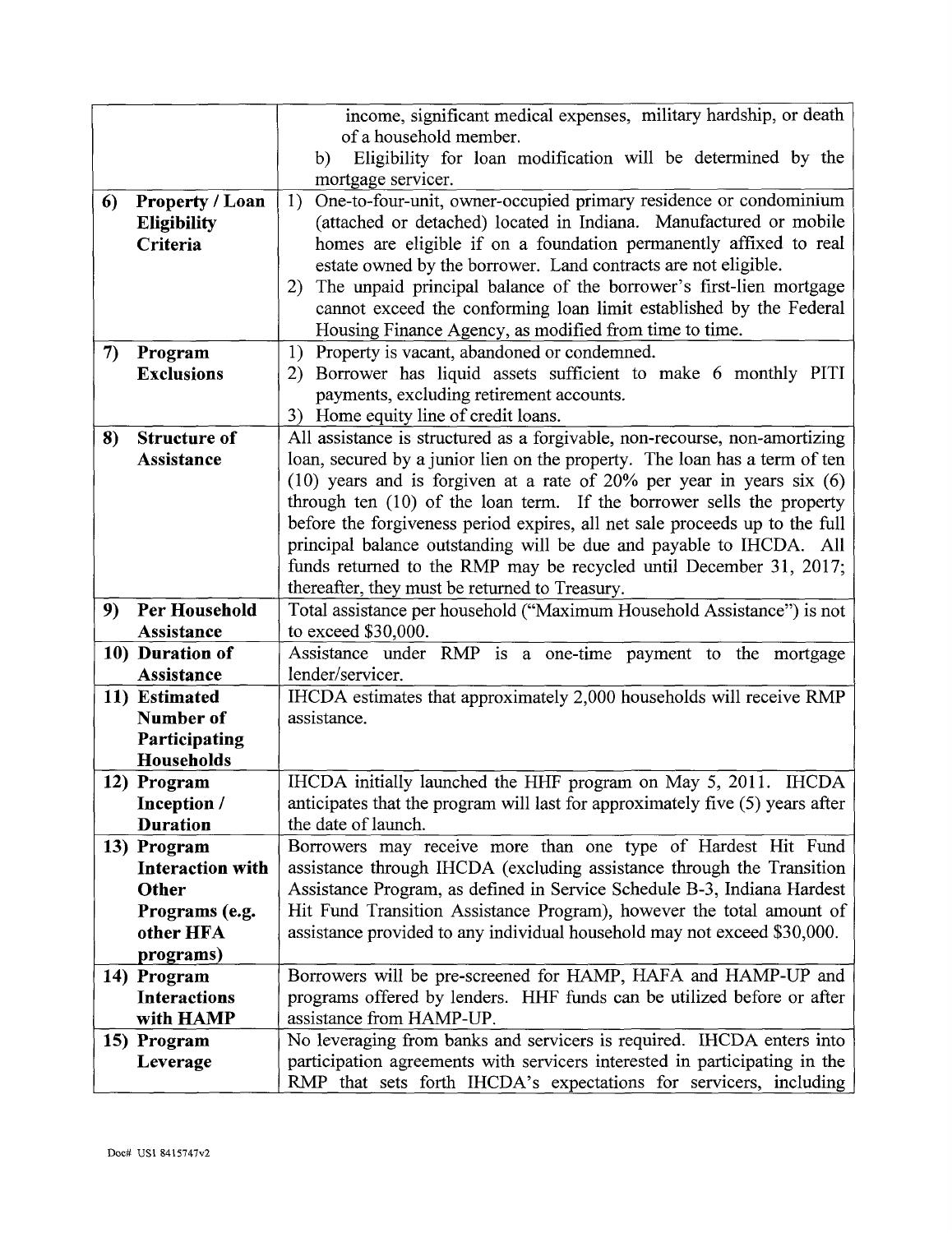| acceptance of payment from IHCDA. |     |     |  |  |
|-----------------------------------|-----|-----|--|--|
| 16) Qualify as an                 | Yes | ⊠No |  |  |
| Unemployment                      |     |     |  |  |
| Program                           |     |     |  |  |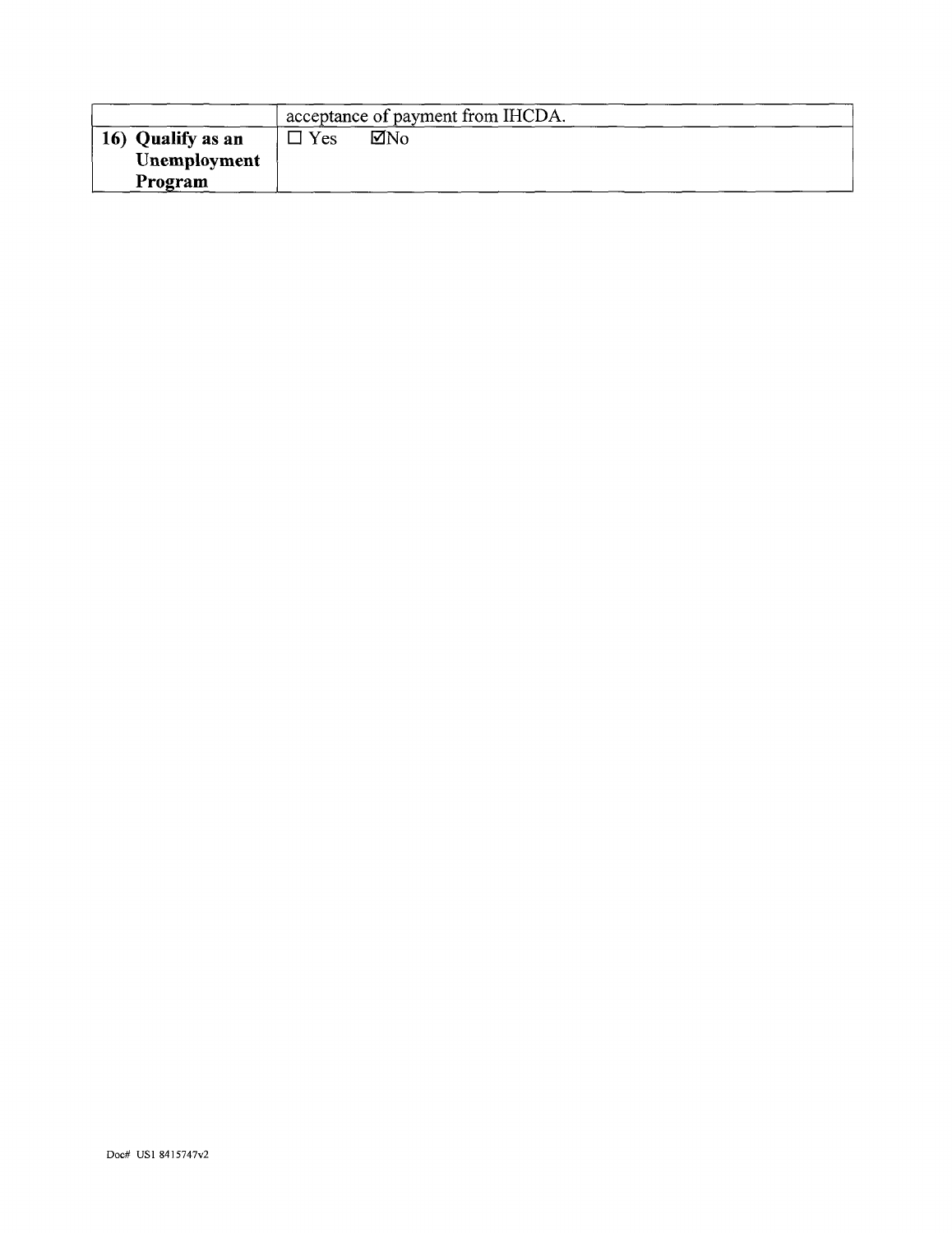## **SERVICE SCHEDULE B-3**

#### **Indiana Hardest Hit Fund Transition Assistance Program**

#### **Summary Guidelines**

| 1) | Program<br>Overview          | Under Indiana's Hardest Hit Fund Transition Assistance Program<br>("TAP") the Indiana Housing and Community Development Authority<br>("IHCDA") will provide transition assistance to eligible homeowners with<br>unaffordable mortgage payments who obtain a short sale or deed-in-lieu<br>of foreclosure from their lender/servicer and leave their home in a<br>saleable condition.<br>The following TAP assistance will be available:<br>a) \$2,500 to the homeowner to assist with moving and relocation |  |
|----|------------------------------|--------------------------------------------------------------------------------------------------------------------------------------------------------------------------------------------------------------------------------------------------------------------------------------------------------------------------------------------------------------------------------------------------------------------------------------------------------------------------------------------------------------|--|
|    |                              | expenses ("Transition Assistance"); and<br>b) Up to \$5,000 to lenders/servicers to extinguish and release<br>subordinate liens as part of a short sale or deed-in-lieu of<br>foreclosure agreement.                                                                                                                                                                                                                                                                                                         |  |
|    |                              | All assistance is subject to approval of the homeowner's HHF Action<br>Plan, which is a plan relating solely to TARP-funded modification<br>programs that will be developed by a housing counseling agency and<br>approved by IHCDA.                                                                                                                                                                                                                                                                         |  |
| 2) | <b>Program Goals</b>         | The goal of the TAP is to prevent avoidable foreclosure and help stabilize<br>neighborhoods by helping homeowners to achieve and orderly exit from<br>their home.                                                                                                                                                                                                                                                                                                                                            |  |
| 3) | <b>Target</b>                | IHCDA's target population is low-to-moderate income homeowners in                                                                                                                                                                                                                                                                                                                                                                                                                                            |  |
|    | <b>Population /</b><br>Areas | any county in Indiana.                                                                                                                                                                                                                                                                                                                                                                                                                                                                                       |  |
| 4) | Program                      | \$1,380,379.00                                                                                                                                                                                                                                                                                                                                                                                                                                                                                               |  |
|    | <b>Allocation</b>            |                                                                                                                                                                                                                                                                                                                                                                                                                                                                                                              |  |
|    | (Excluding<br>Administrative |                                                                                                                                                                                                                                                                                                                                                                                                                                                                                                              |  |
|    | <b>Expenses</b> )            |                                                                                                                                                                                                                                                                                                                                                                                                                                                                                                              |  |
| 5) | <b>Borrower</b>              | With respect to all borrowers:                                                                                                                                                                                                                                                                                                                                                                                                                                                                               |  |
|    | <b>Eligibility</b>           |                                                                                                                                                                                                                                                                                                                                                                                                                                                                                                              |  |
|    | Criteria                     | 1)<br>Owning only one mortgaged home.                                                                                                                                                                                                                                                                                                                                                                                                                                                                        |  |
|    |                              | Current household income at or below 140% of AMI, adjusted for<br>2)<br>borrower household size.                                                                                                                                                                                                                                                                                                                                                                                                             |  |
|    |                              | 3)<br>Submission of affidavit documenting involuntary hardship which                                                                                                                                                                                                                                                                                                                                                                                                                                         |  |
|    |                              | occurred on or after January 1, 2009.                                                                                                                                                                                                                                                                                                                                                                                                                                                                        |  |
|    |                              | Documentation supporting the application must show a correlation<br>4)                                                                                                                                                                                                                                                                                                                                                                                                                                       |  |
|    |                              | between the occurrence of the hardship and the difficulty in sustaining the                                                                                                                                                                                                                                                                                                                                                                                                                                  |  |
|    |                              | mortgage.                                                                                                                                                                                                                                                                                                                                                                                                                                                                                                    |  |
|    |                              | Priority of service will be extended to veterans and military<br>5)                                                                                                                                                                                                                                                                                                                                                                                                                                          |  |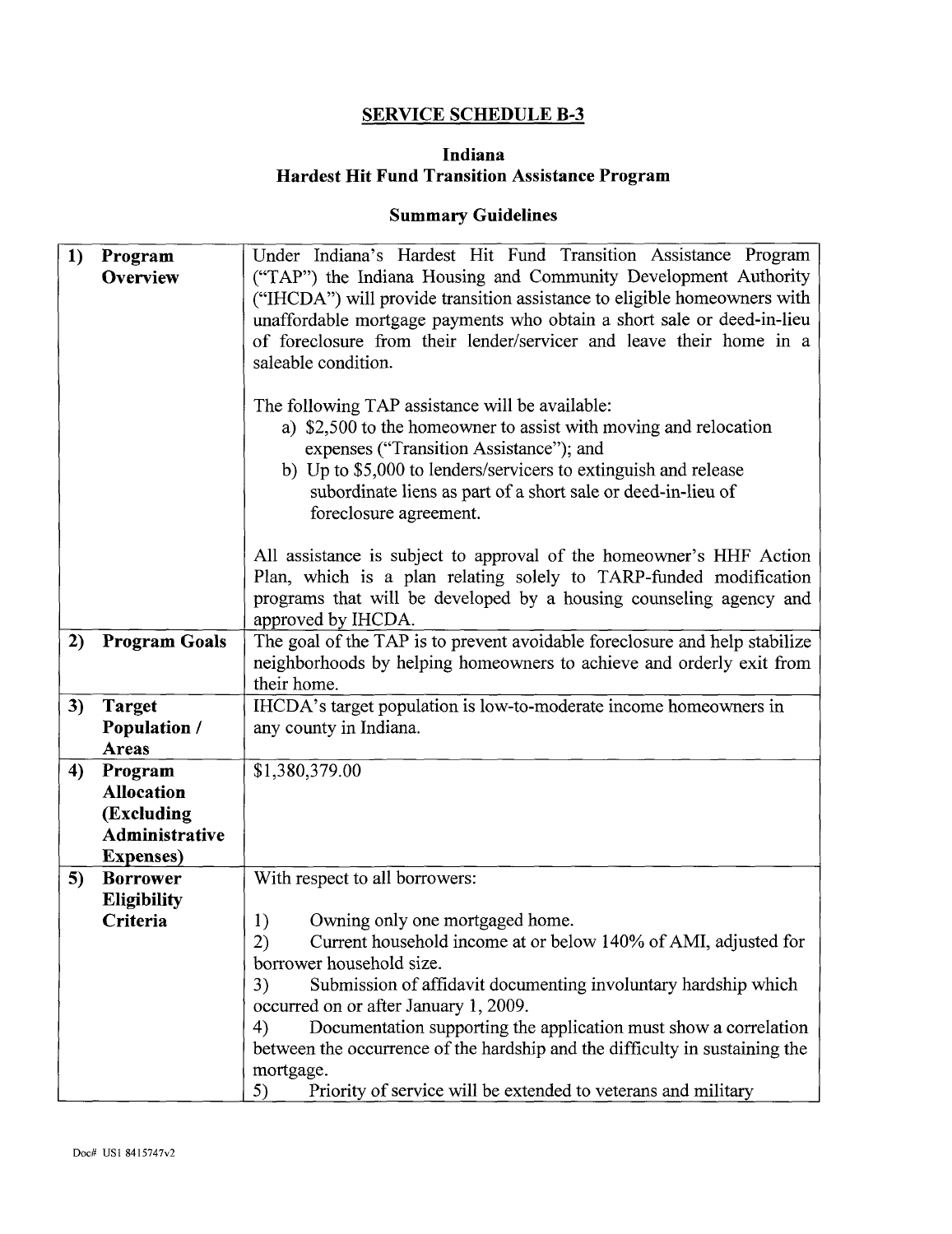|    |                                                          | personnel (active or reserve).                                                                                                                                                                                                                                                                                                                                                                                                                                                                                                                                                                                                                                                                                                                                                                                                                                                                                                                                                                                                                                                                                                                                                                                                                                                                                                                                                                                                    |
|----|----------------------------------------------------------|-----------------------------------------------------------------------------------------------------------------------------------------------------------------------------------------------------------------------------------------------------------------------------------------------------------------------------------------------------------------------------------------------------------------------------------------------------------------------------------------------------------------------------------------------------------------------------------------------------------------------------------------------------------------------------------------------------------------------------------------------------------------------------------------------------------------------------------------------------------------------------------------------------------------------------------------------------------------------------------------------------------------------------------------------------------------------------------------------------------------------------------------------------------------------------------------------------------------------------------------------------------------------------------------------------------------------------------------------------------------------------------------------------------------------------------|
|    |                                                          | 6)<br>With Respect to Transition Assistance only:                                                                                                                                                                                                                                                                                                                                                                                                                                                                                                                                                                                                                                                                                                                                                                                                                                                                                                                                                                                                                                                                                                                                                                                                                                                                                                                                                                                 |
|    |                                                          | Hardship, as identified by a hardship affidavit, which<br>a)<br>occurred on or after January 1, 2009, due to involuntary<br>loss or reduction in income ("underemployment<br>hardship"), significant medical expenses ("medical<br>hardship"), military hardship ("military hardship"), or<br>death of a household member ("death hardship").<br>b) To qualify for an underemployment or death hardship, a<br>minimum involuntary reduction in household income of<br>15%. If self-employed, a minimum 20% involuntary<br>reduction in gross receipts.<br>To qualify with a medical hardship, expenses must be<br>$\mathbf{c})$<br>related to non-elective medical procedures or<br>emergencies, and must be greater than or equal to 15% of<br>household income (20% of gross receipts if self-<br>employed).<br>d) To qualify for a military hardship: $(1)$ have served on<br>active duty and been released because of a service-<br>connected illness or injury, (2) any individual who was in<br>the National Guard or Reserves and was called to active<br>duty during a war or in a campaign or expedition for which<br>a campaign badge is authorized or (3) have received a<br>permanent change in station order necessitating a short sale<br>or a deed in lieu of foreclosure.<br>e) The short sale or deed-in-lieu transaction must not have<br>occurred prior to the application for transition assistance<br>funds. |
| 6) | <b>Property / Loan</b><br><b>Eligibility</b><br>Criteria | One-to-four-unit, owner-occupied primary residence or<br>1)<br>condominium (attached or detached) located in Indiana. Manufactured or<br>mobile homes are eligible if on a foundation permanently affixed to real<br>estate owned by the borrower. Land contracts are not eligible.<br>The unpaid principal balance of the borrower's first-lien mortgage<br>2)<br>cannot exceed the conforming loan limit established by the Federal<br>Housing Finance Agency, as modified from time to time.                                                                                                                                                                                                                                                                                                                                                                                                                                                                                                                                                                                                                                                                                                                                                                                                                                                                                                                                   |
| 7) | Program                                                  | Property is vacant, abandoned or condemned.<br>1)                                                                                                                                                                                                                                                                                                                                                                                                                                                                                                                                                                                                                                                                                                                                                                                                                                                                                                                                                                                                                                                                                                                                                                                                                                                                                                                                                                                 |
|    | <b>Exclusions</b>                                        | 2)<br>Borrower has liquid assets sufficient to make 6 monthly PITI                                                                                                                                                                                                                                                                                                                                                                                                                                                                                                                                                                                                                                                                                                                                                                                                                                                                                                                                                                                                                                                                                                                                                                                                                                                                                                                                                                |
|    |                                                          | payments, excluding retirement accounts.<br>Home equity line of credit loans (with the exception of transition<br>3)                                                                                                                                                                                                                                                                                                                                                                                                                                                                                                                                                                                                                                                                                                                                                                                                                                                                                                                                                                                                                                                                                                                                                                                                                                                                                                              |
|    |                                                          | assistance payments to lenders/servicers to extinguish subordinate liens in                                                                                                                                                                                                                                                                                                                                                                                                                                                                                                                                                                                                                                                                                                                                                                                                                                                                                                                                                                                                                                                                                                                                                                                                                                                                                                                                                       |
|    |                                                          | conjunction with a deed-in-lieu or short sale).                                                                                                                                                                                                                                                                                                                                                                                                                                                                                                                                                                                                                                                                                                                                                                                                                                                                                                                                                                                                                                                                                                                                                                                                                                                                                                                                                                                   |
| 8) | <b>Structure of</b>                                      | TAP funds will be provided to eligible homeowners as a non-recoverable                                                                                                                                                                                                                                                                                                                                                                                                                                                                                                                                                                                                                                                                                                                                                                                                                                                                                                                                                                                                                                                                                                                                                                                                                                                                                                                                                            |
|    | Assistance                                               | grant.                                                                                                                                                                                                                                                                                                                                                                                                                                                                                                                                                                                                                                                                                                                                                                                                                                                                                                                                                                                                                                                                                                                                                                                                                                                                                                                                                                                                                            |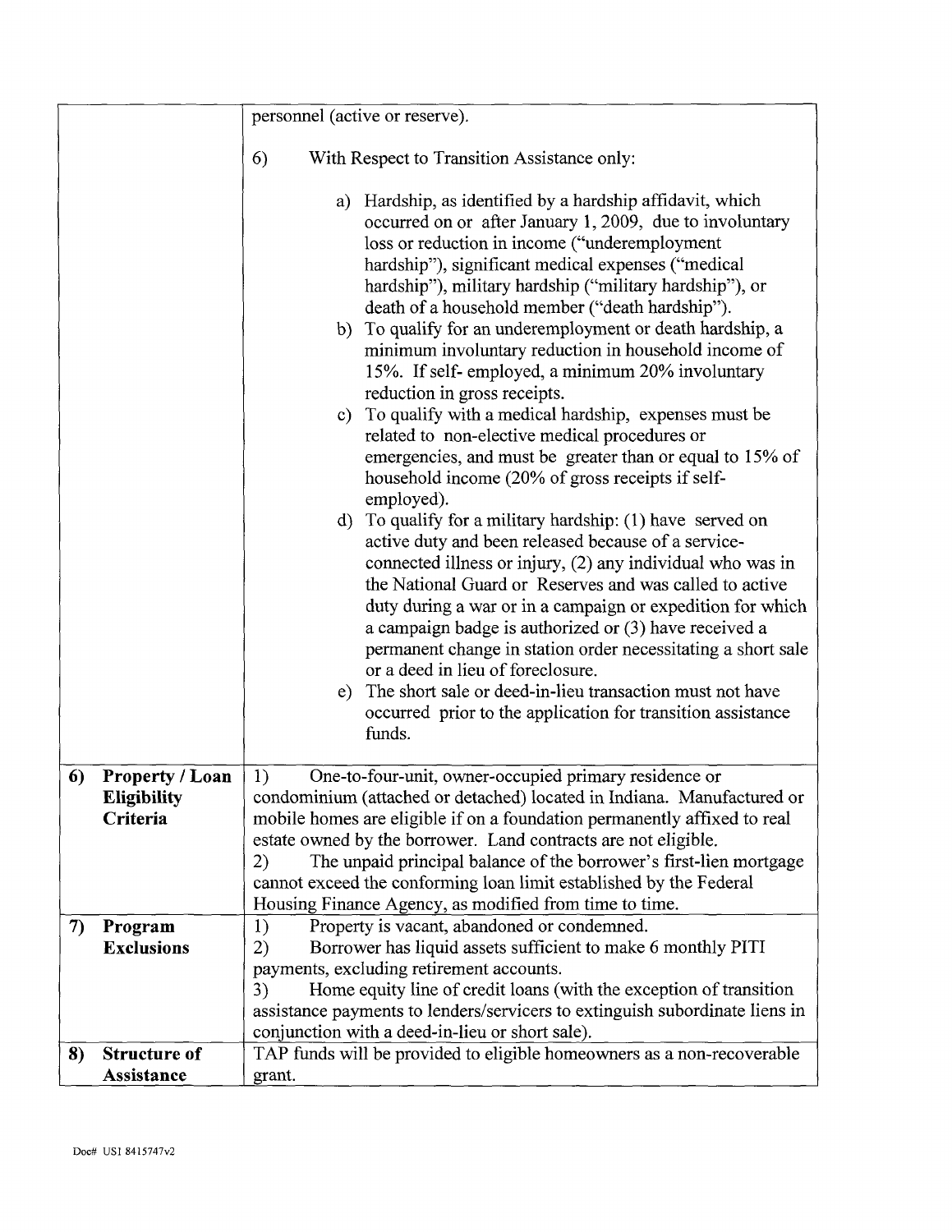| 9) | Per Household           | Total assistance per household available for TAP is \$7,500.                  |  |  |
|----|-------------------------|-------------------------------------------------------------------------------|--|--|
|    | <b>Assistance</b>       |                                                                               |  |  |
|    | 10) Duration of         | Assistance is a one-time payment to the homeowner and a one-time              |  |  |
|    | <b>Assistance</b>       | payment to the lender/servicer.                                               |  |  |
|    | 11) Estimated           | IHCDA estimates that 150 households will receive TAP assistance.              |  |  |
|    | Number of               |                                                                               |  |  |
|    | Participating           |                                                                               |  |  |
|    | Households              |                                                                               |  |  |
|    | 12) Program             | IHCDA initially launched the HHF program on May 5, 2011. IHCDA                |  |  |
|    | Inception /             | anticipates that the program will last for approximately five (5) years after |  |  |
|    | <b>Duration</b>         | the date of launch.                                                           |  |  |
|    | 13) Program             | Homeowners who have received other types of Hardest Hit Fund                  |  |  |
|    | <b>Interaction with</b> | assistance through IHCDA are not eligible for TAP assistance.                 |  |  |
|    | Other                   |                                                                               |  |  |
|    | Programs (e.g.          |                                                                               |  |  |
|    | other HFA               |                                                                               |  |  |
|    | programs)               |                                                                               |  |  |
|    | 14) Program             |                                                                               |  |  |
|    | <b>Interactions</b>     | Transition Assistance funds may be used in conjunction with HAFA              |  |  |
|    | with HAMP               |                                                                               |  |  |
|    | 15) Program             | No leveraging from banks and servicers is required. IHCDA enters into         |  |  |
|    | Leverage                | participation agreements with servicers interested in participating in the    |  |  |
|    |                         | UBP that sets forth IHCDA's expectations for servicers, including             |  |  |
|    |                         | acceptance of payment from IHCDA.                                             |  |  |
|    | 16) Qualify as an       | $\square$ Yes<br>$\square$ Mno                                                |  |  |
|    | Unemployment            |                                                                               |  |  |
|    | Program                 |                                                                               |  |  |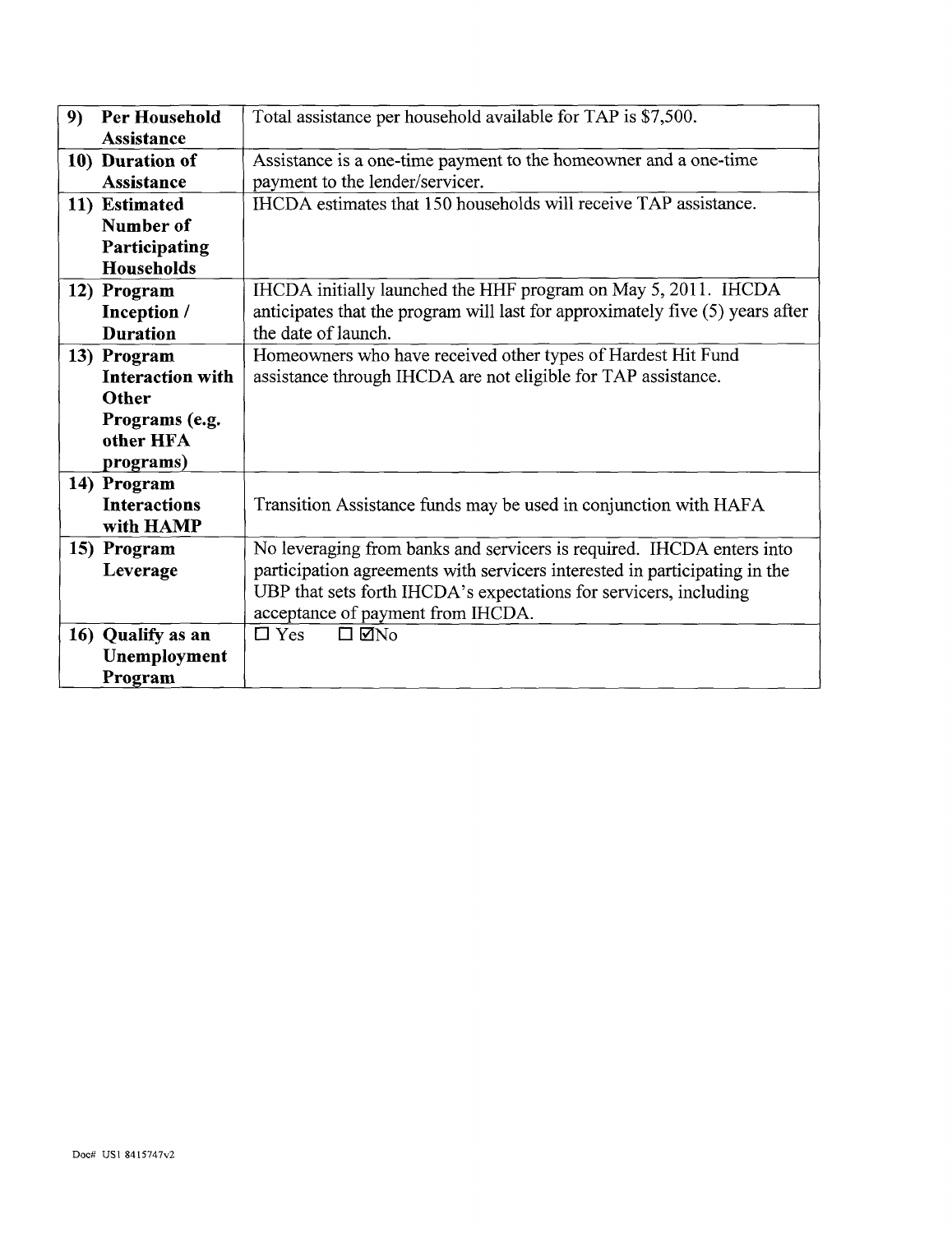#### **SCHEDULE C**

# PERMITTED EXPENSES

|                                                       | Indiana         |
|-------------------------------------------------------|-----------------|
|                                                       |                 |
|                                                       |                 |
| One-time / Start-Up Expenses:                         |                 |
| Initial Personnel                                     | \$0.00          |
| Building, Equipment, Technology                       | \$89,000.00     |
| <b>Professional Services</b>                          | \$120,000.00    |
| Supplies / Miscellaneous                              | \$10,000.00     |
| Marketing /Communications                             | \$175,000.00    |
| Travel                                                | \$10,000.00     |
| Website development /Translation                      | \$175,000.00    |
| Contingency                                           | \$5,000.00      |
| <b>Subtotal</b>                                       | \$584,000.00    |
|                                                       |                 |
| <b>Operating / Administrative</b><br><b>Expenses:</b> |                 |
| <b>Salaries</b>                                       | \$2,750,000.00  |
| Professional Services (Legal,                         |                 |
| Compliance, Audit, Monitoring)                        | \$1,000,000.00  |
| Travel                                                | \$87,000.00     |
| Buildings, Leases & Equipment                         | \$71,550.00     |
| Information Technology &<br>Communications            | \$3,000,000.00  |
| Office Supplies/Postage and<br>Delivery/Subscriptions | \$25,000.00     |
| Risk Management/ Insurance                            | \$25,410.00     |
| Training                                              | \$150,000.00    |
| Marketing/PR                                          | \$2,000,000.00  |
| Miscellaneous                                         | \$1,500,000.00  |
| <b>Subtotal</b>                                       | \$10,608,960.00 |
|                                                       |                 |
| <b>Transaction Related Expenses:</b>                  |                 |
| <b>Recording Fees</b>                                 | \$420,000.00    |
| <b>Wire Transfer Fees</b>                             | \$134,400.00    |
| <b>Counseling Expenses</b>                            |                 |
| File Intake                                           | \$3,000,000.00  |
| <b>Decision Costs</b>                                 | \$9,000,000.00  |
| Successful File                                       | \$4,200,000.00  |